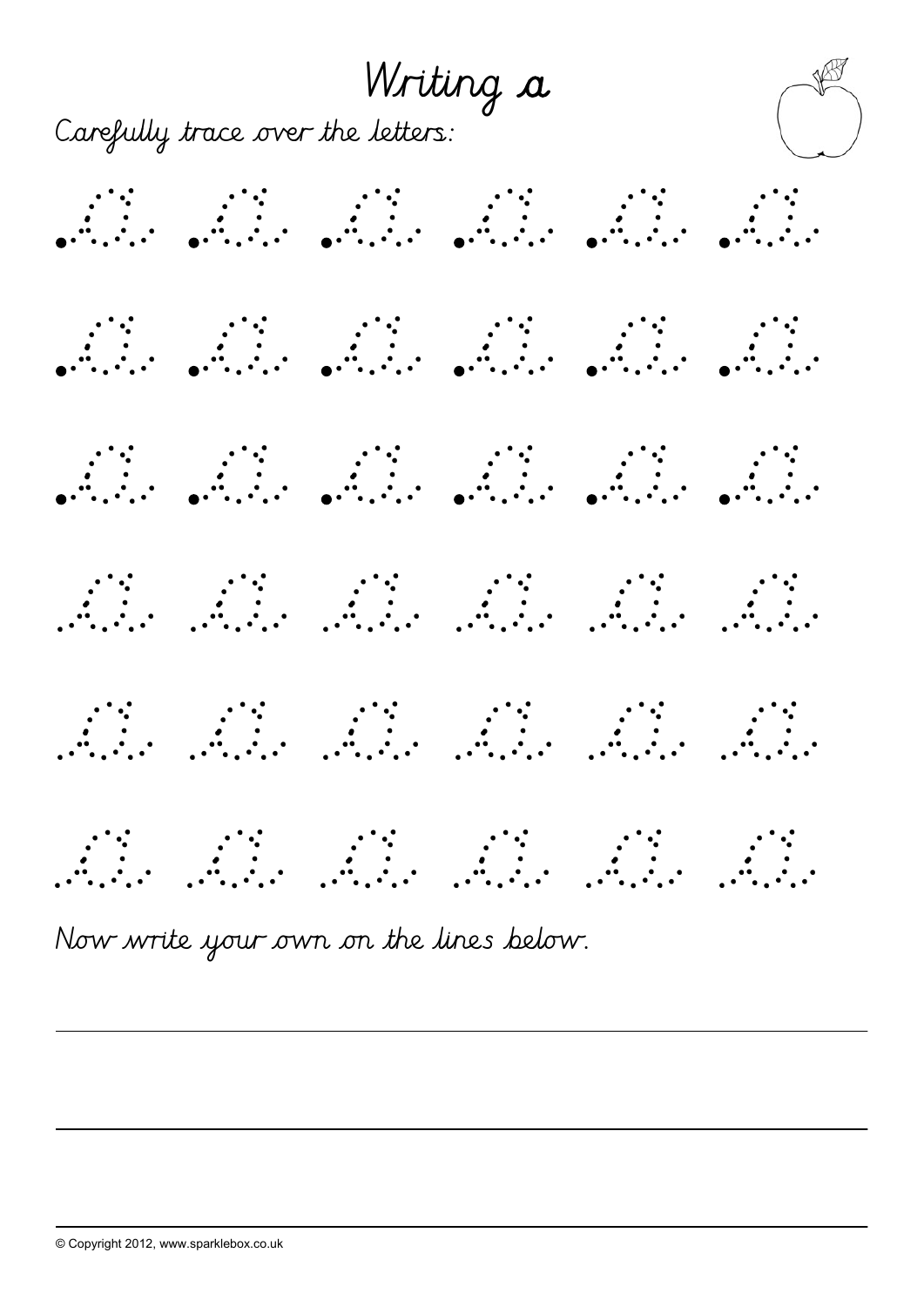Writing b



Carefully trace over the letters:

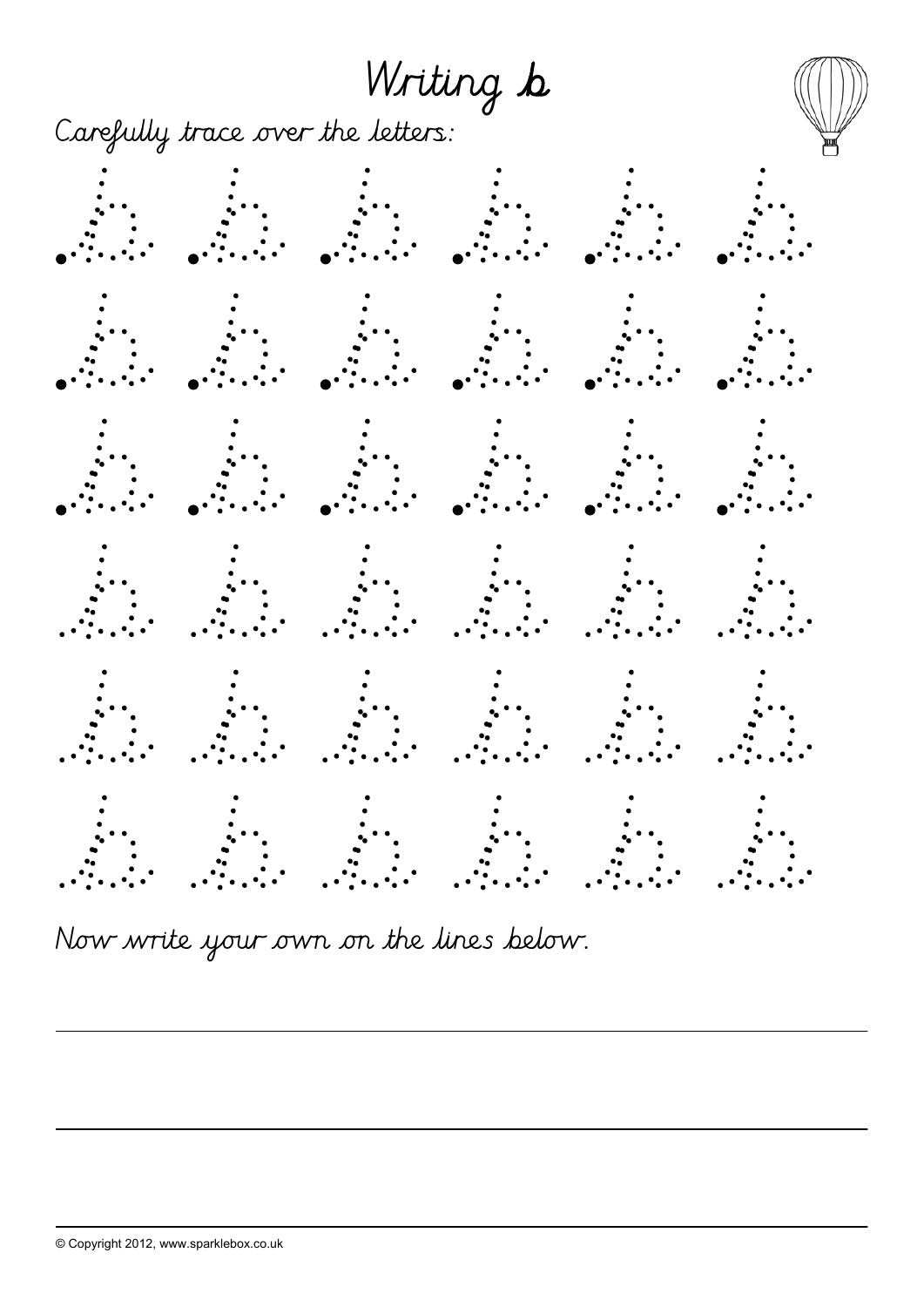

Now write your own on the lines below.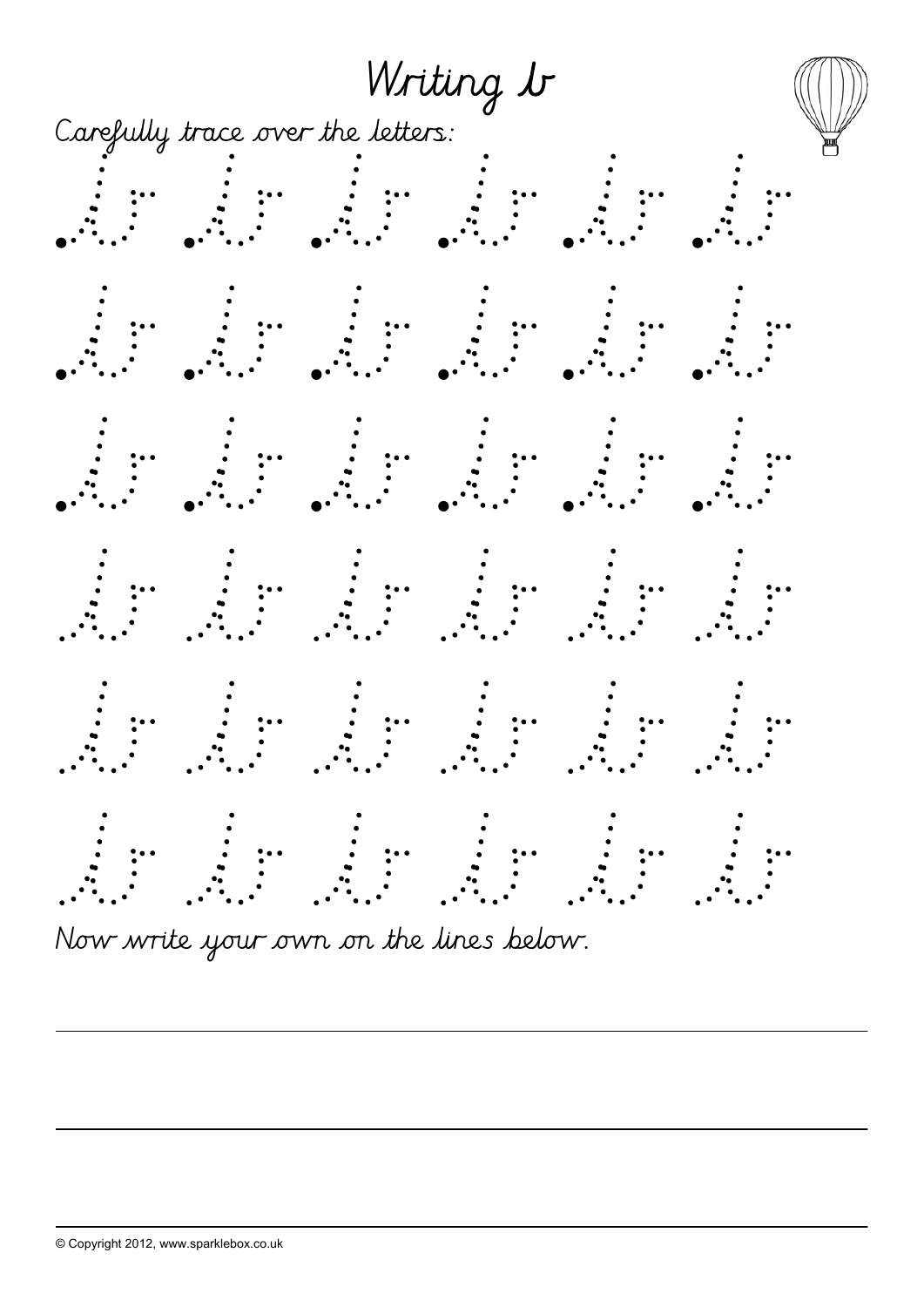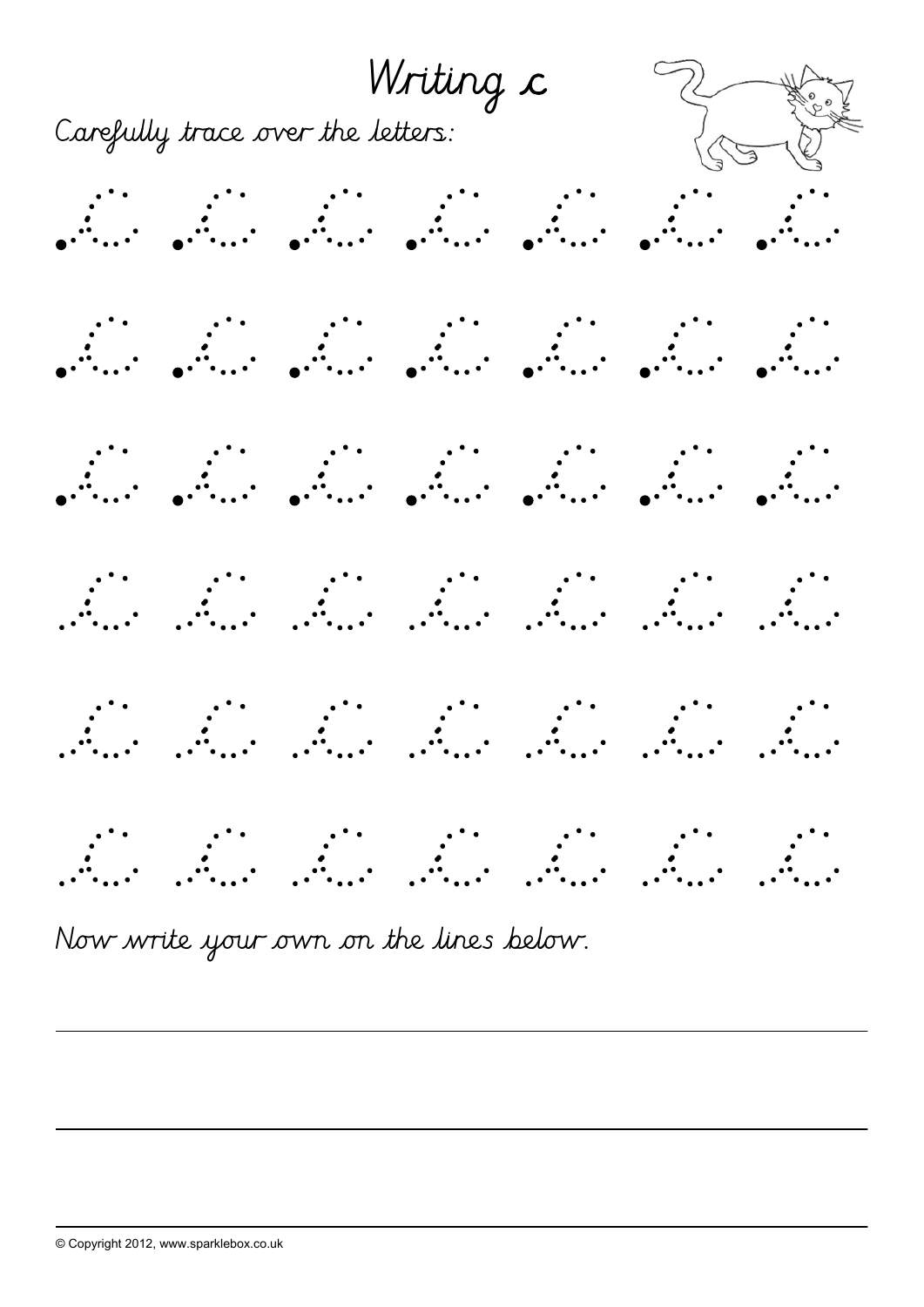Writing d

Carefully trace over the letters:

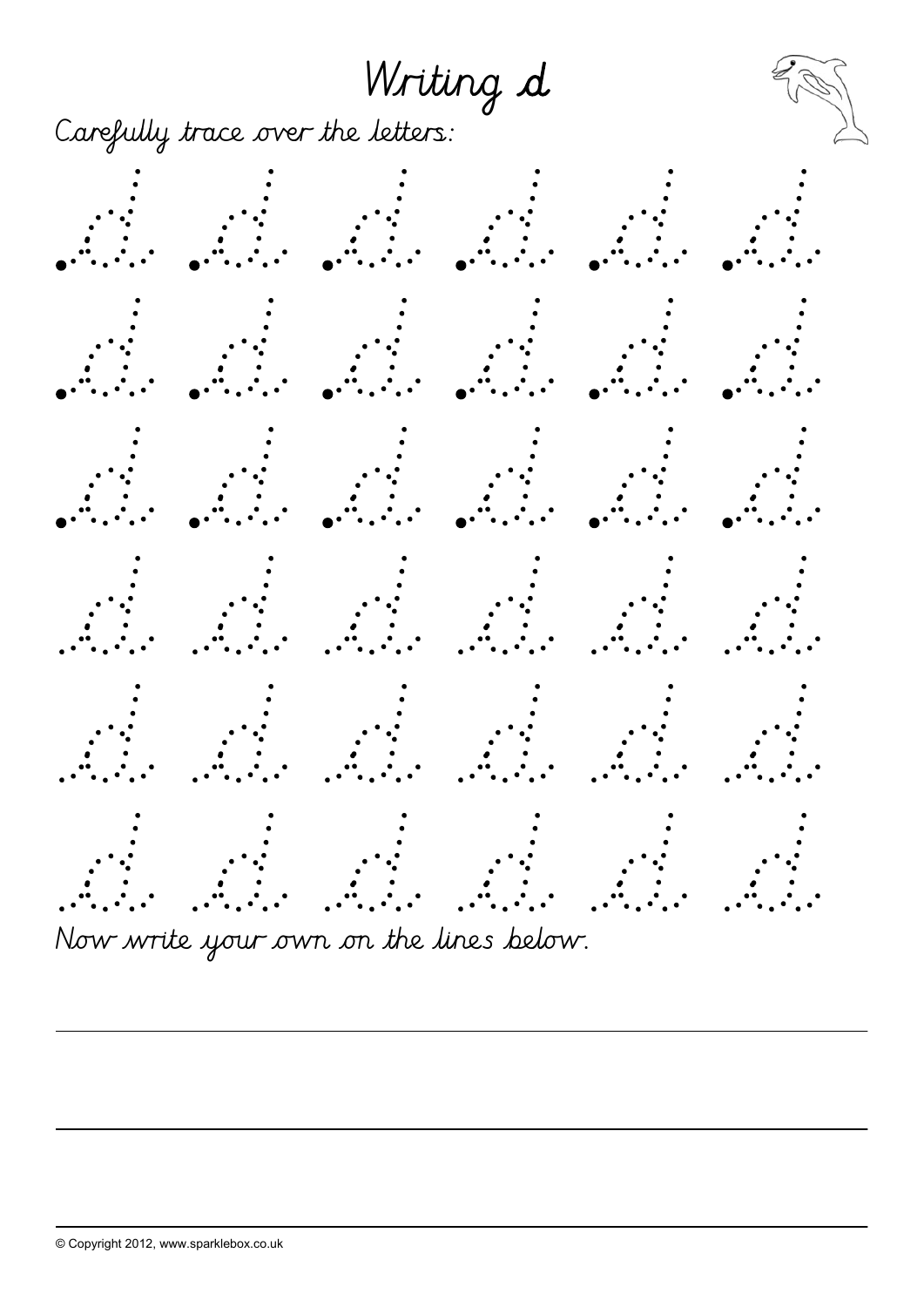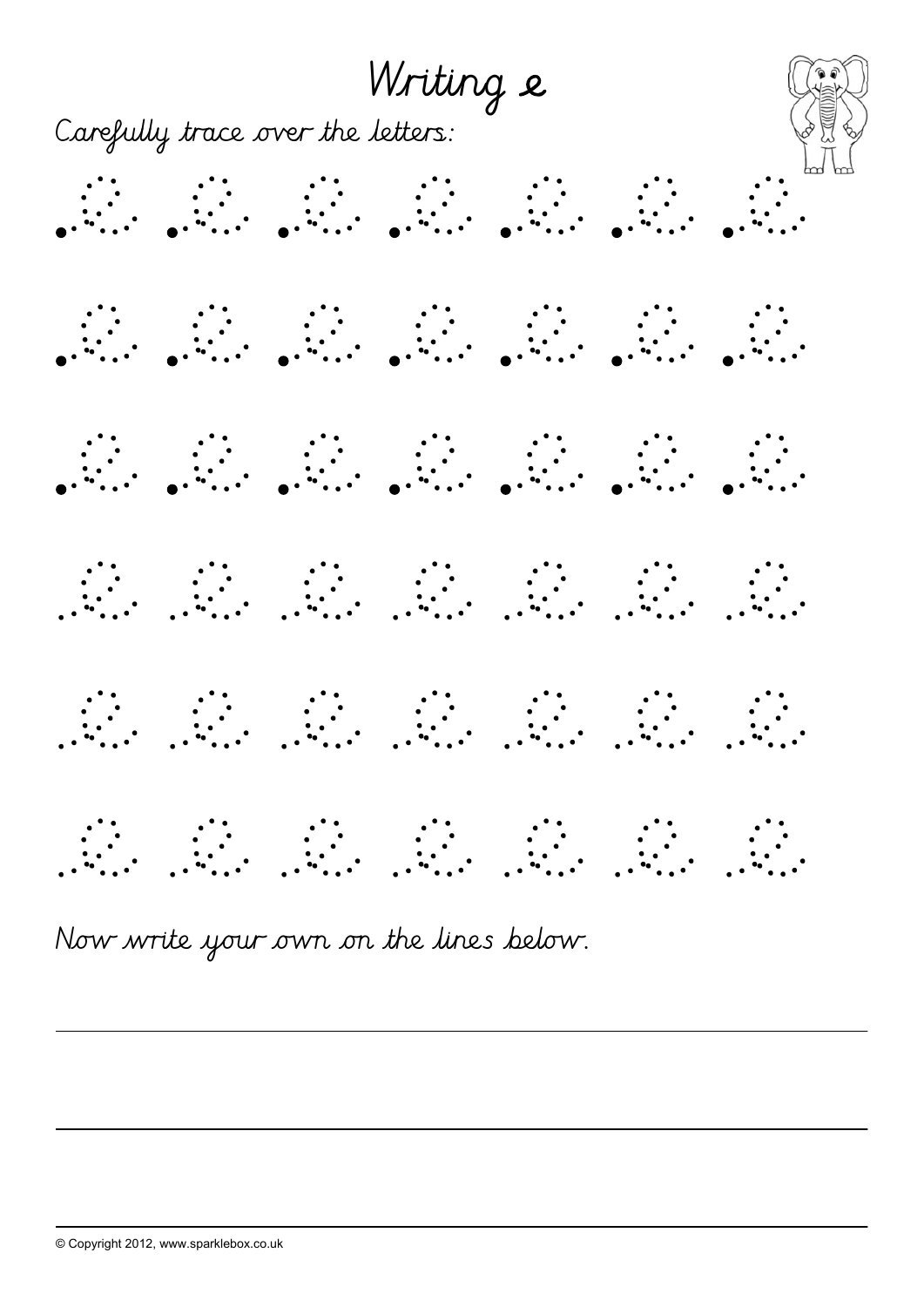Writing f

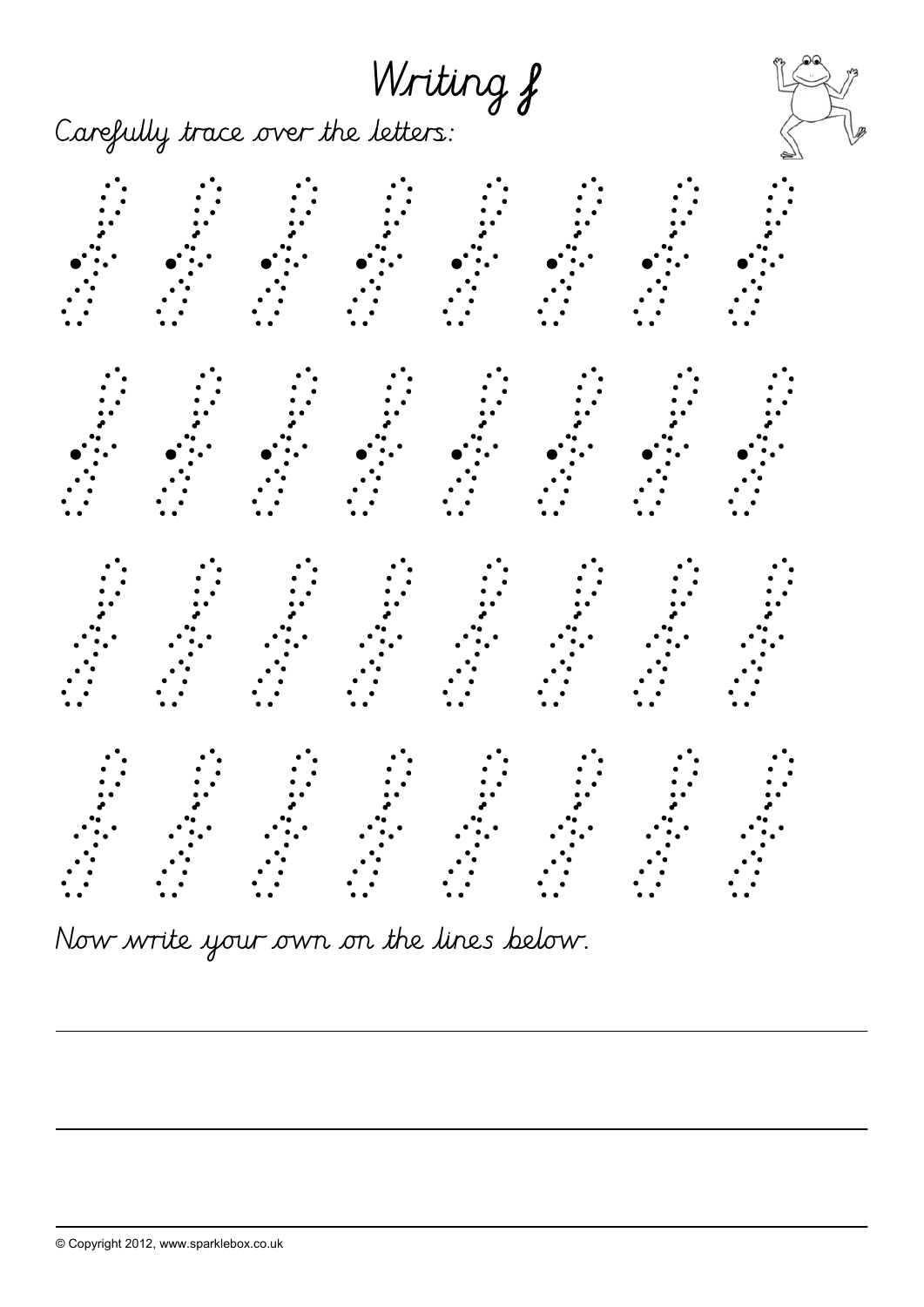Writing f

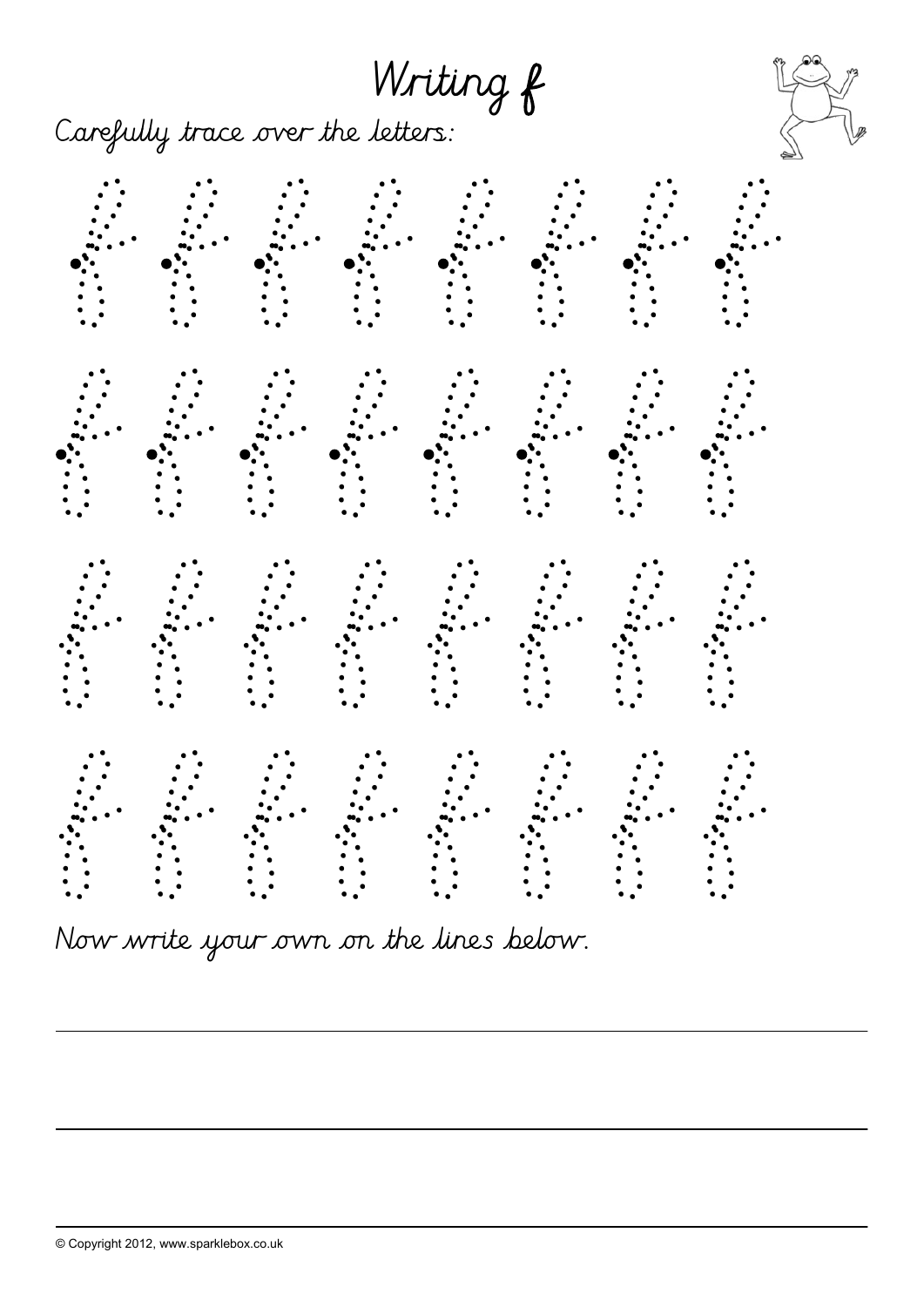Writing  $f$ 



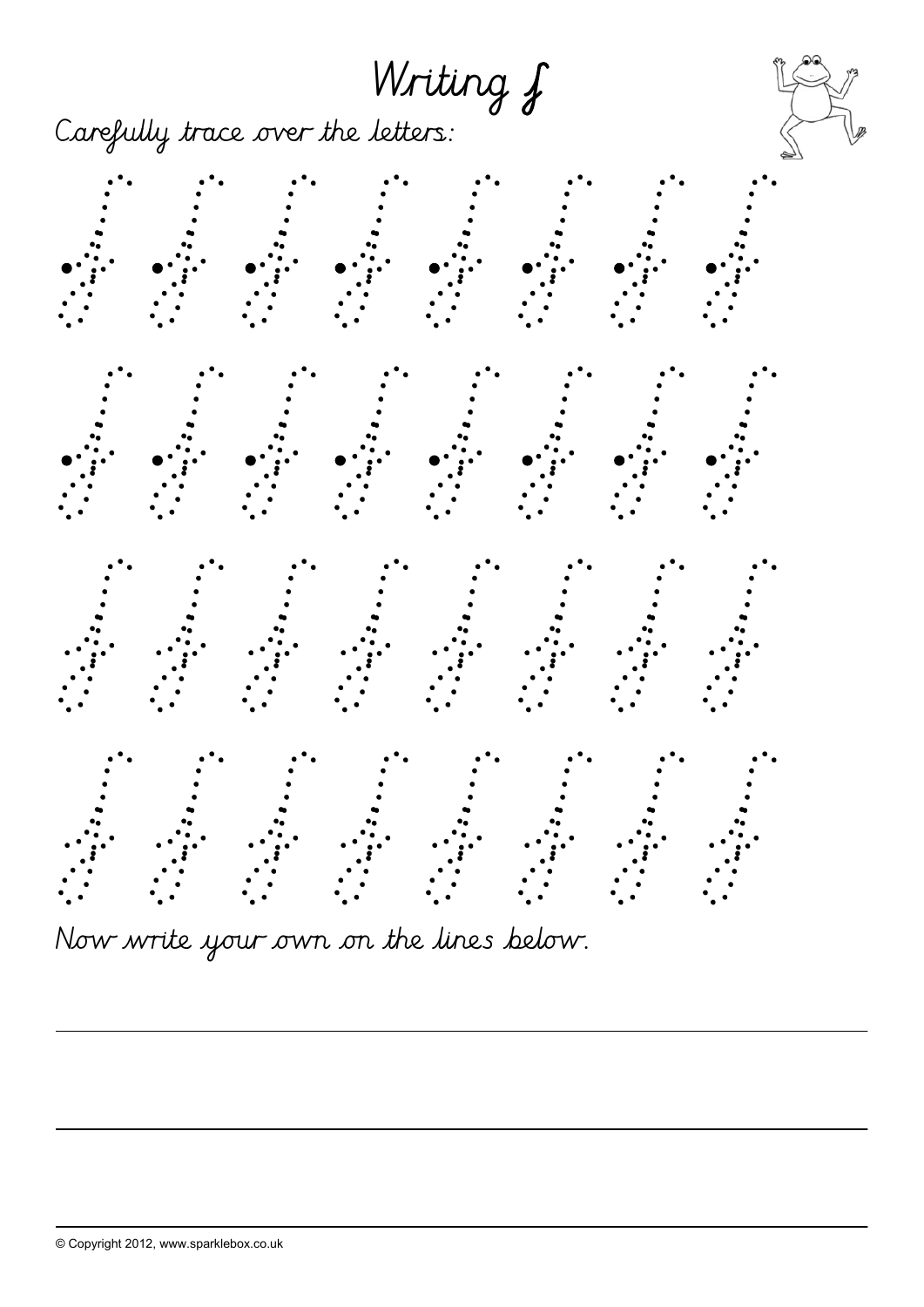## Writing g

Carefully trace over the letters:





Now write your own on the lines below.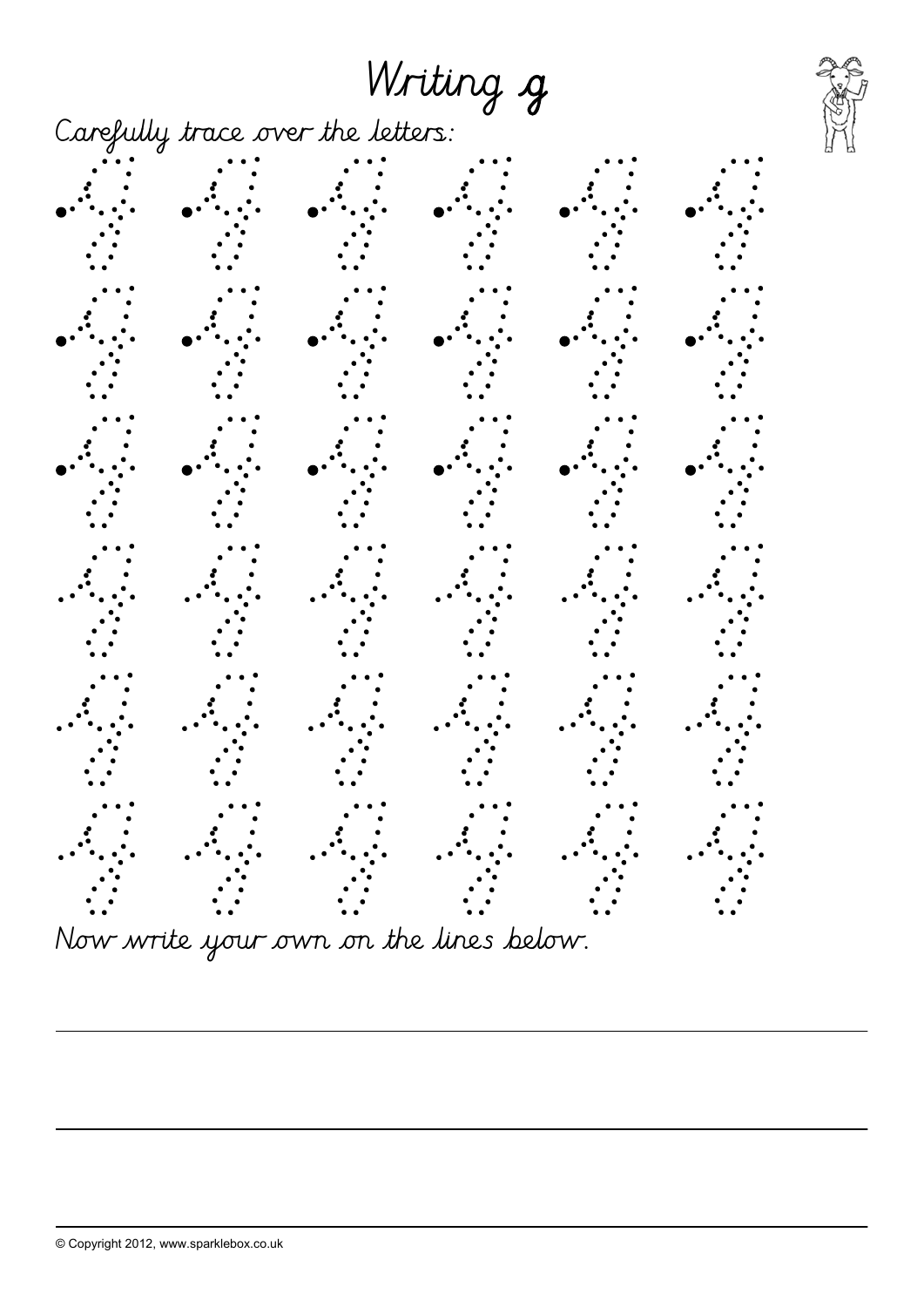Writing h

Carefully trace over the letters:

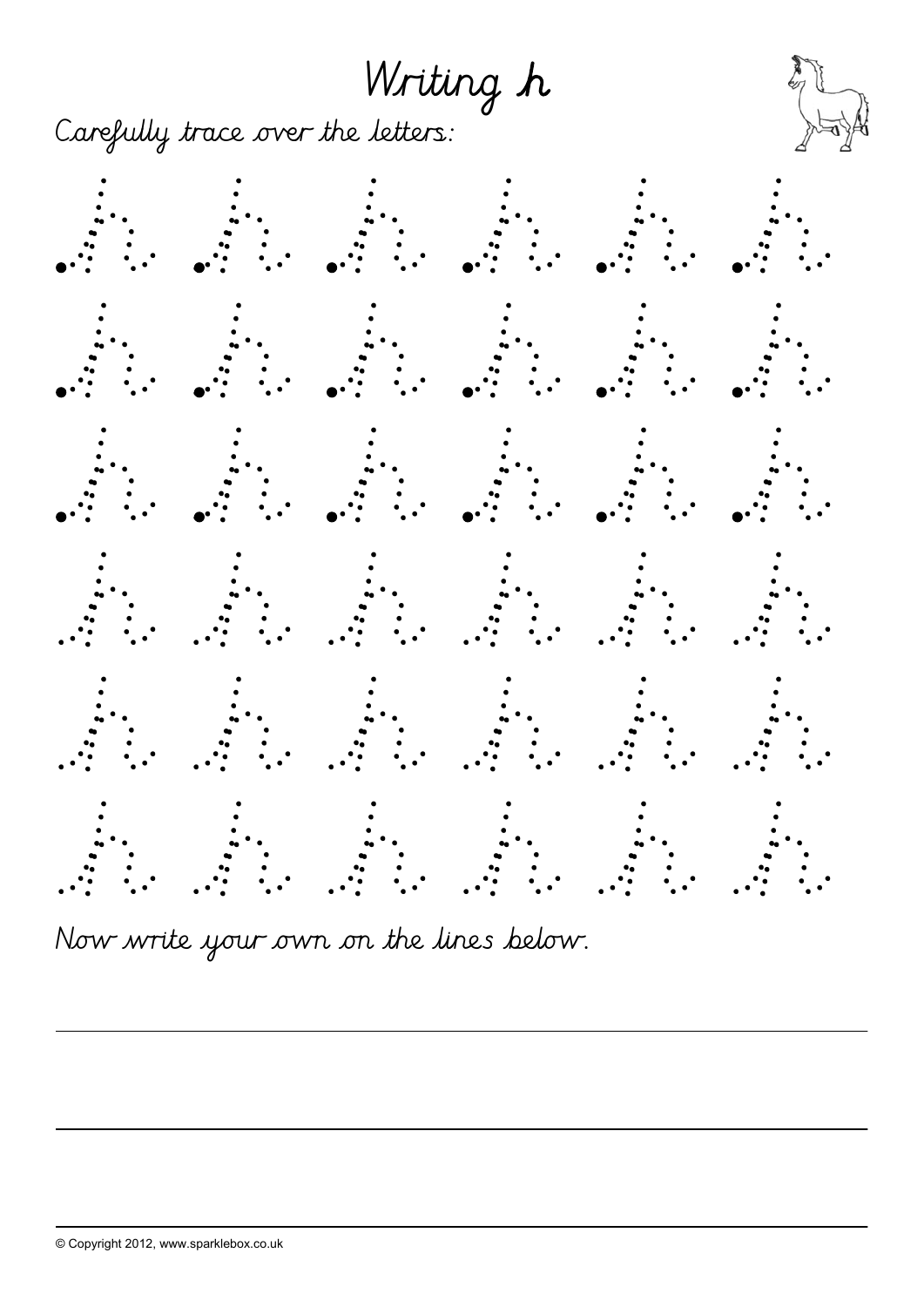Writing i

Carefully trace over the letters:





|  |  |  | $\bullet$ and $\bullet$ and $\bullet$ and $\bullet$ and $\bullet$ and $\bullet$ and $\bullet$ and $\bullet$ and $\bullet$ and $\bullet$ and $\bullet$ and $\bullet$ and $\bullet$ |  |
|--|--|--|-----------------------------------------------------------------------------------------------------------------------------------------------------------------------------------|--|
|  |  |  |                                                                                                                                                                                   |  |
|  |  |  |                                                                                                                                                                                   |  |
|  |  |  |                                                                                                                                                                                   |  |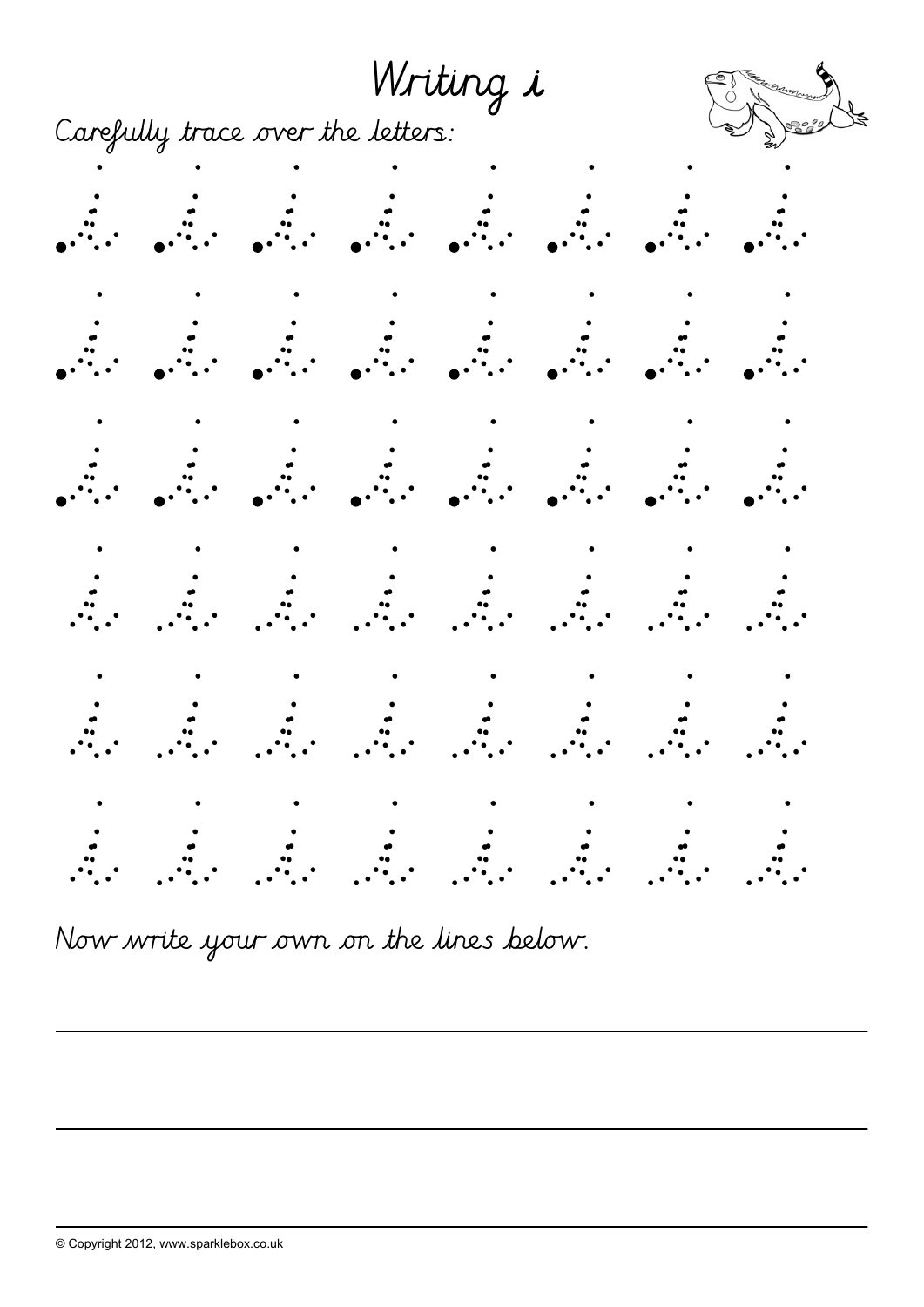Writing j

Carefully trace over the letters:



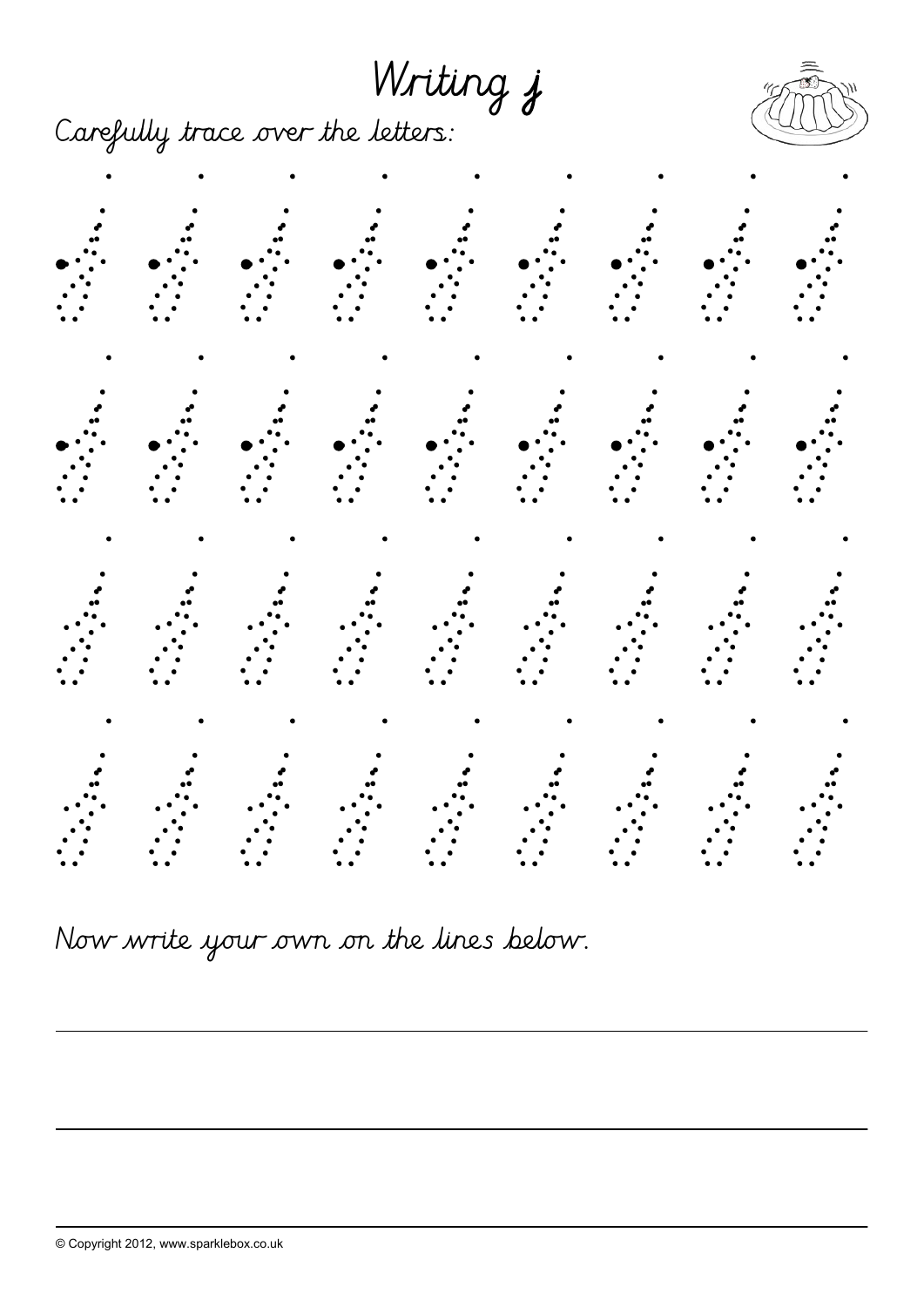Writing k

Carefully trace over the letters:

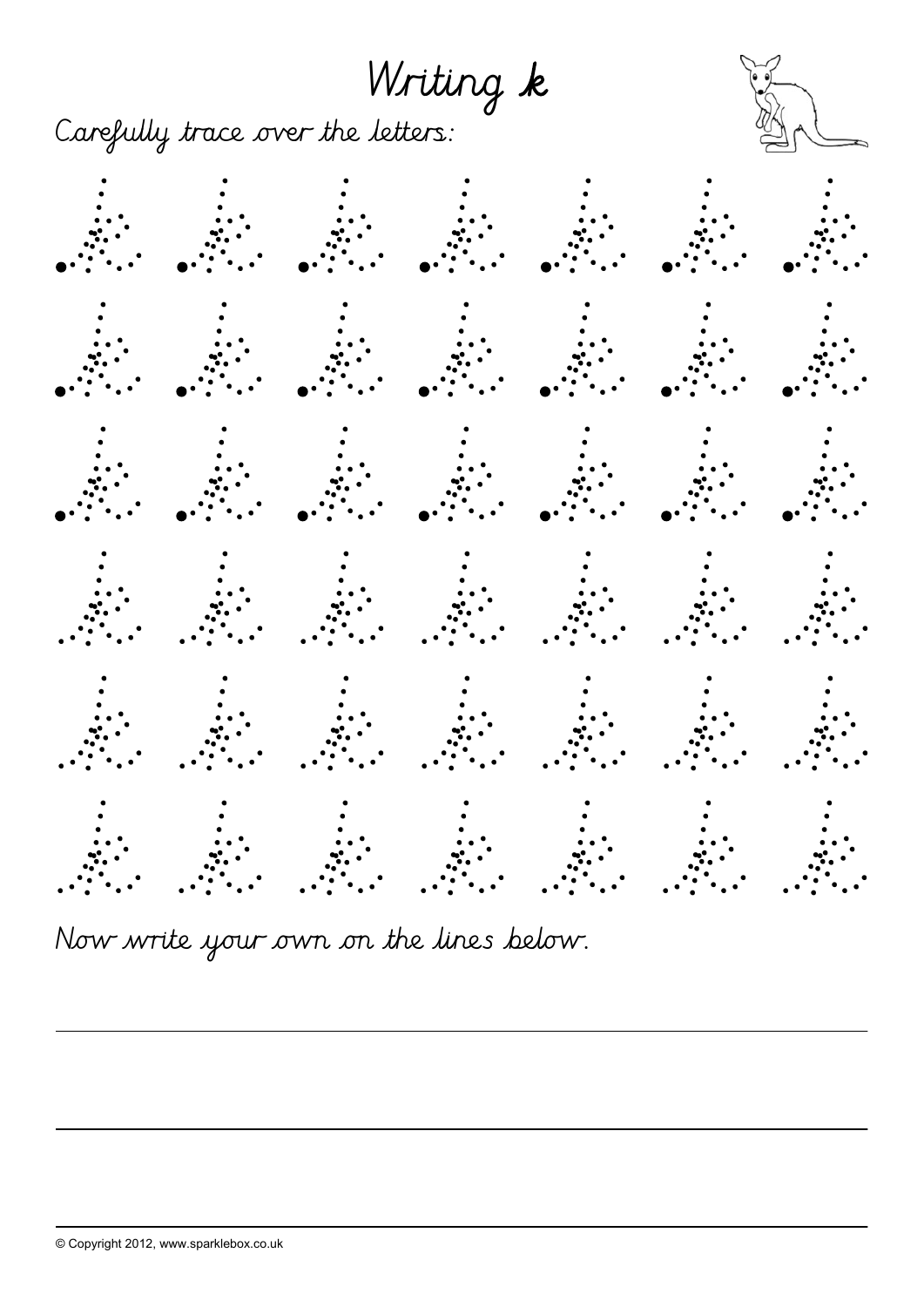Writing k

Carefully trace over the letters:

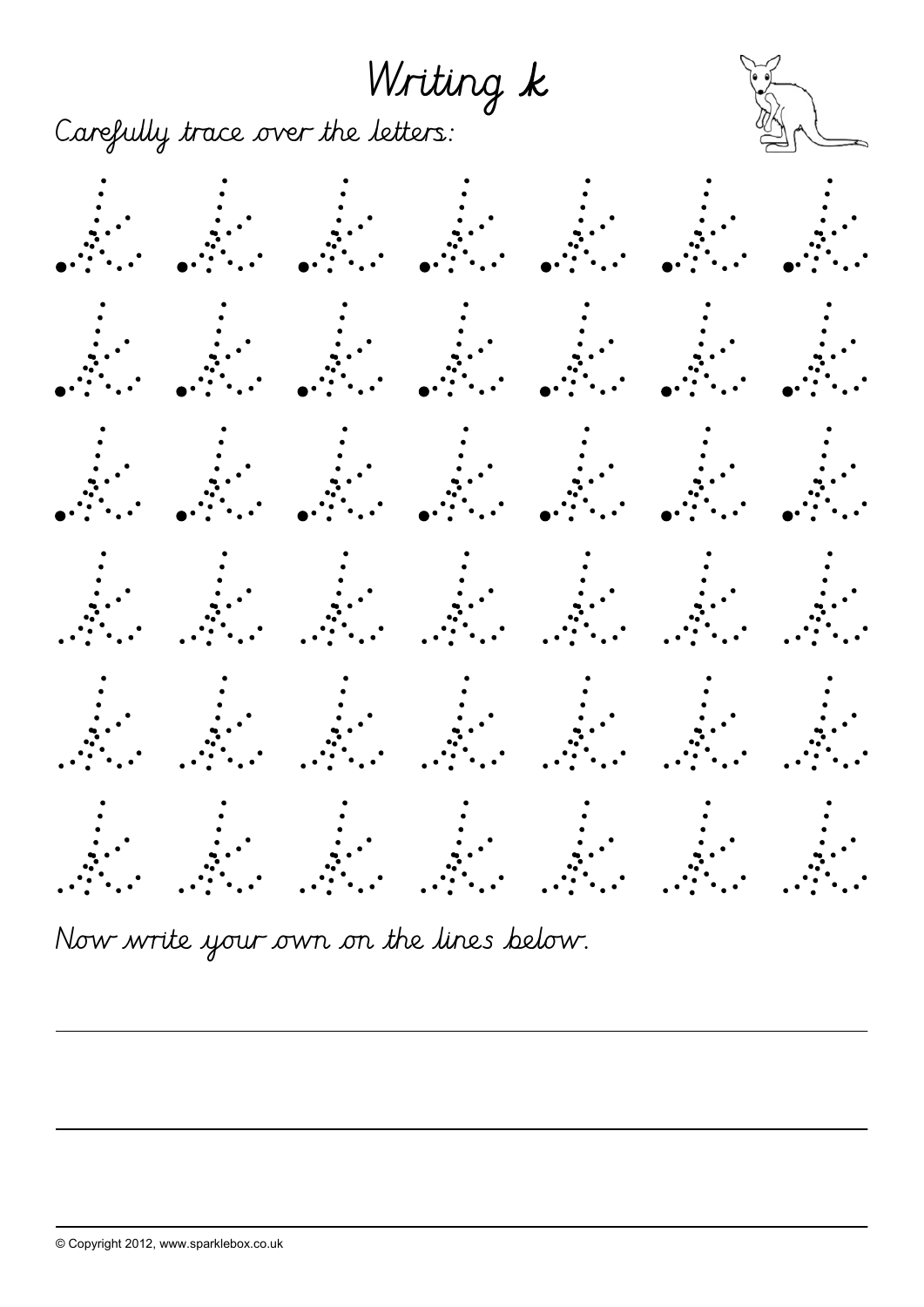Writing 1

Carefully trace over the letters:



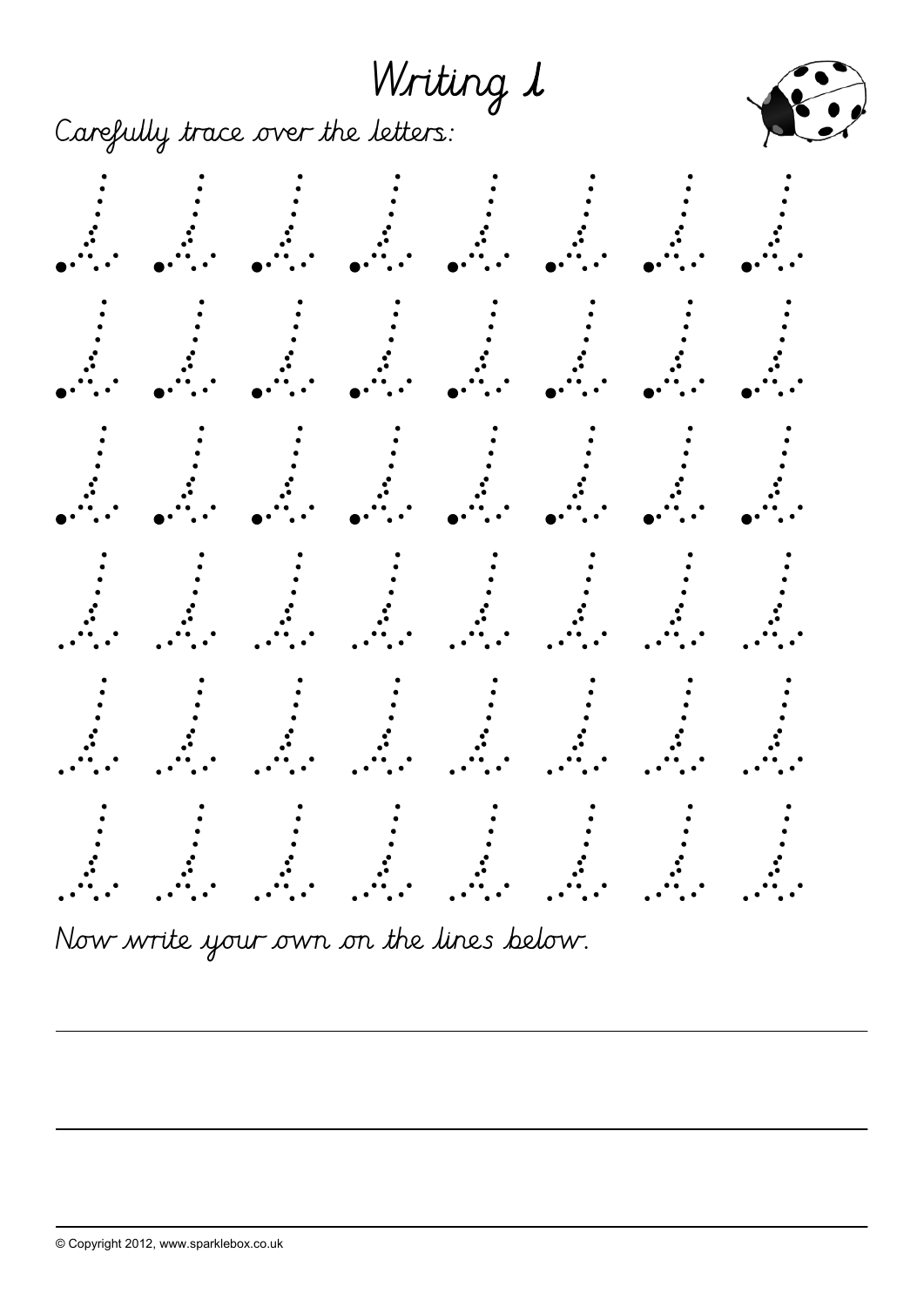Writing m



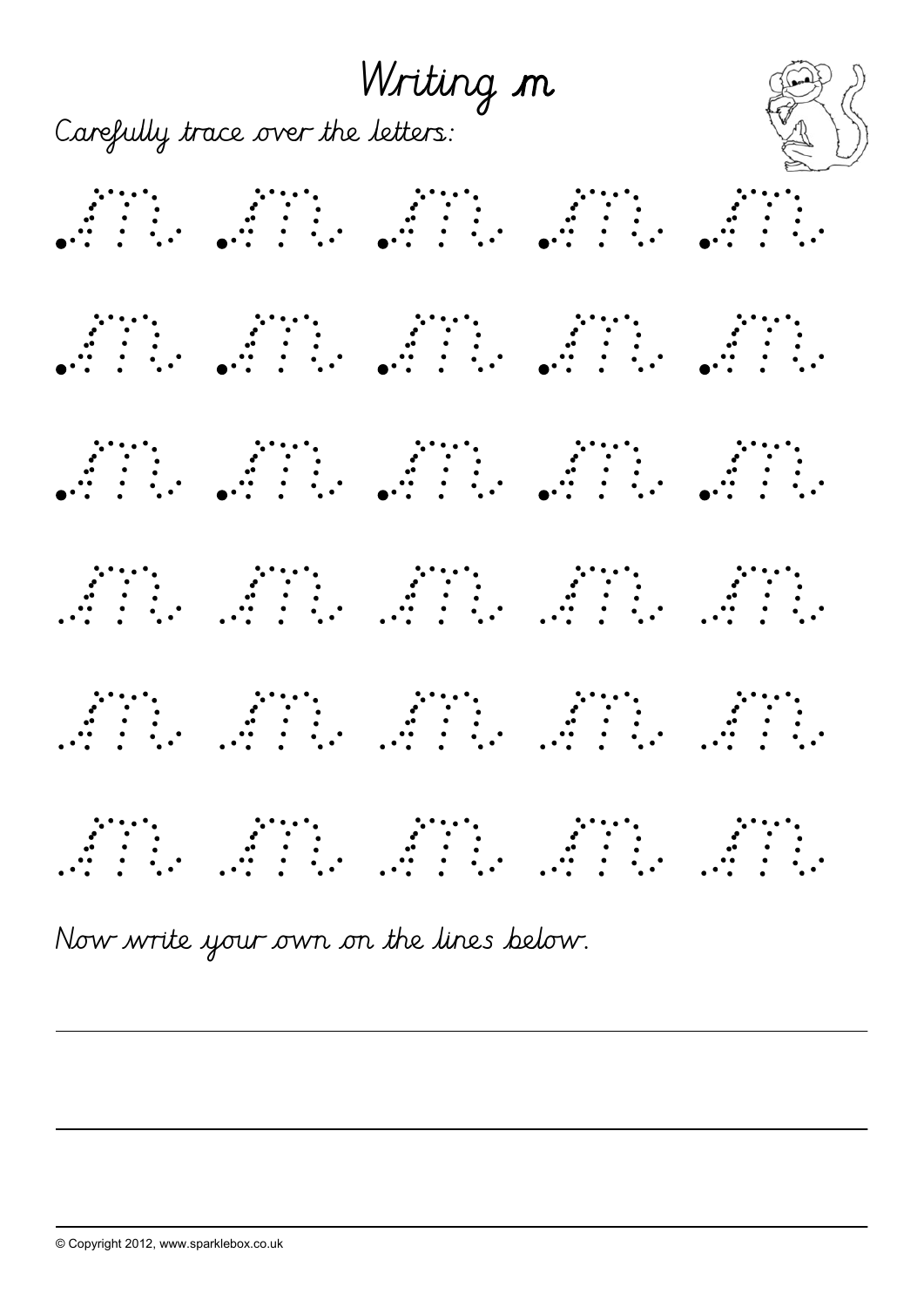Writing n



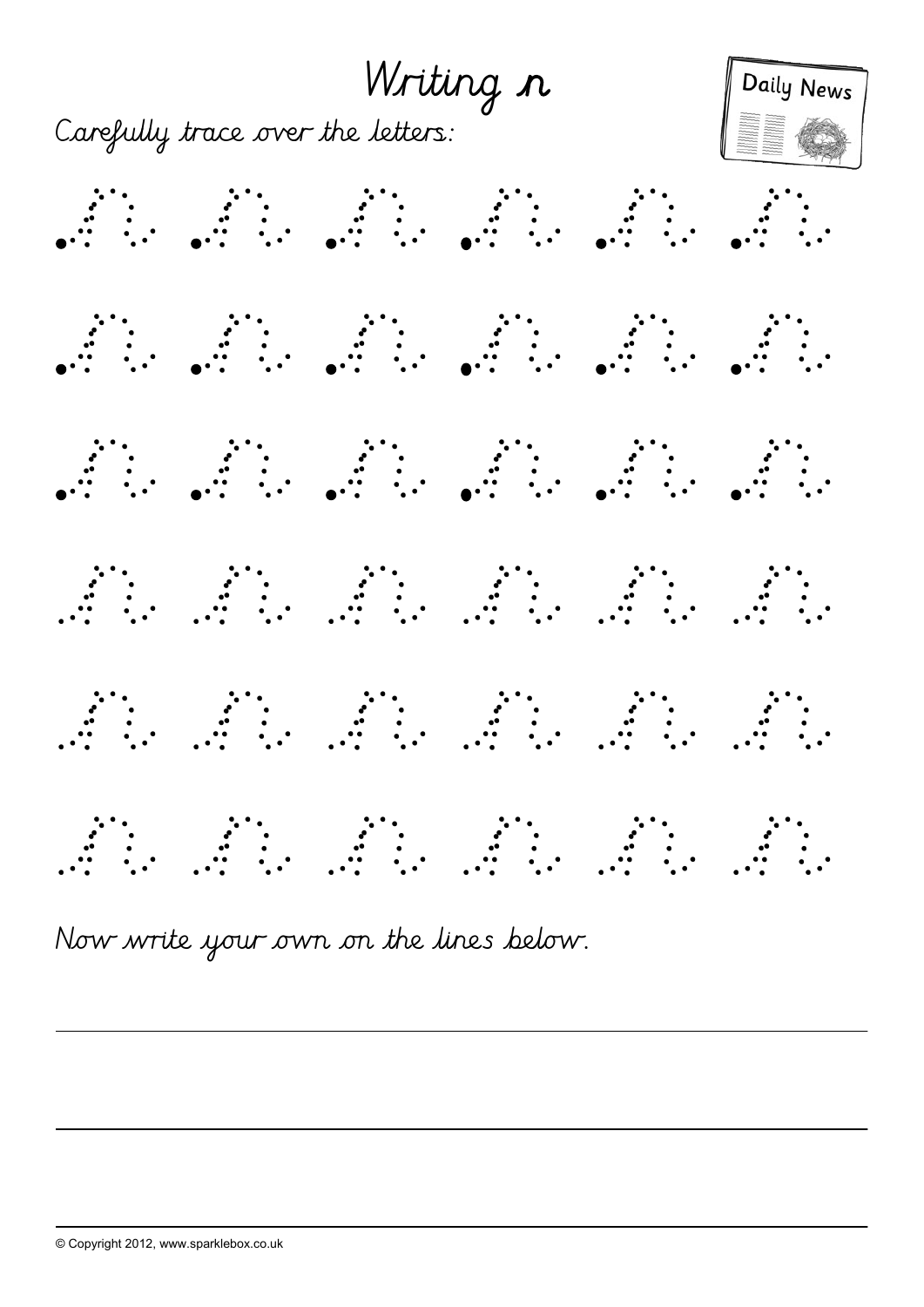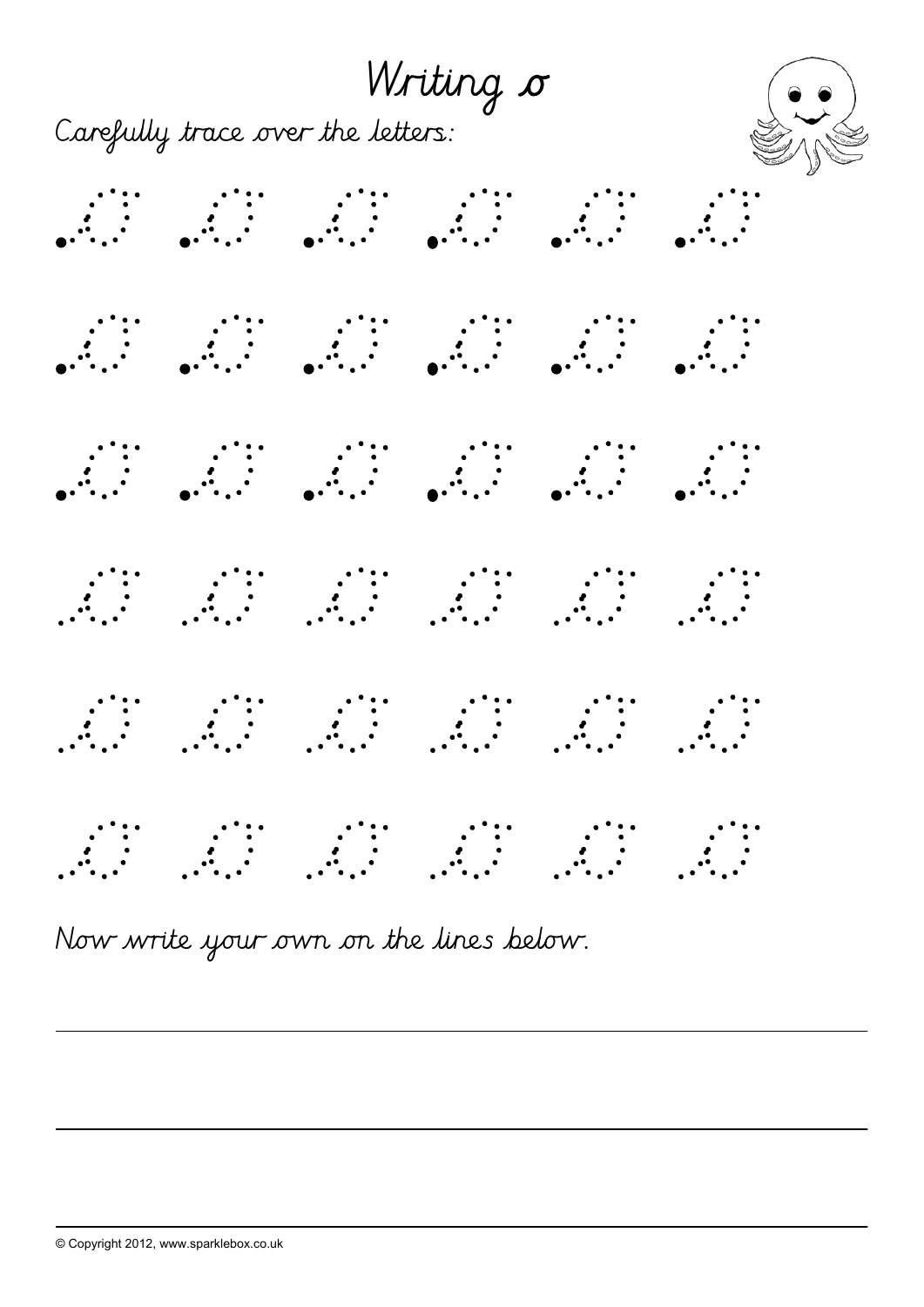





Now write your own on the lines below.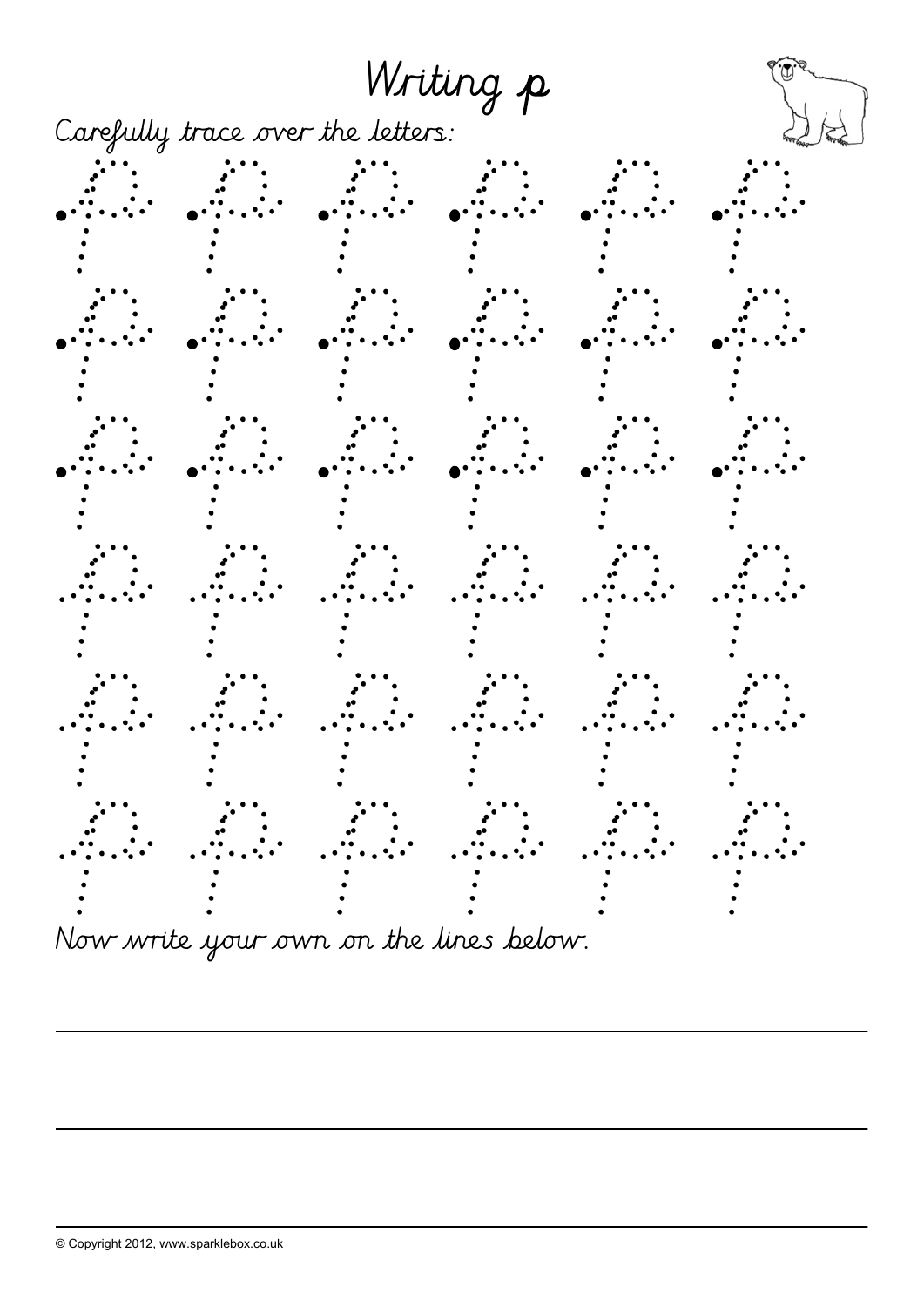

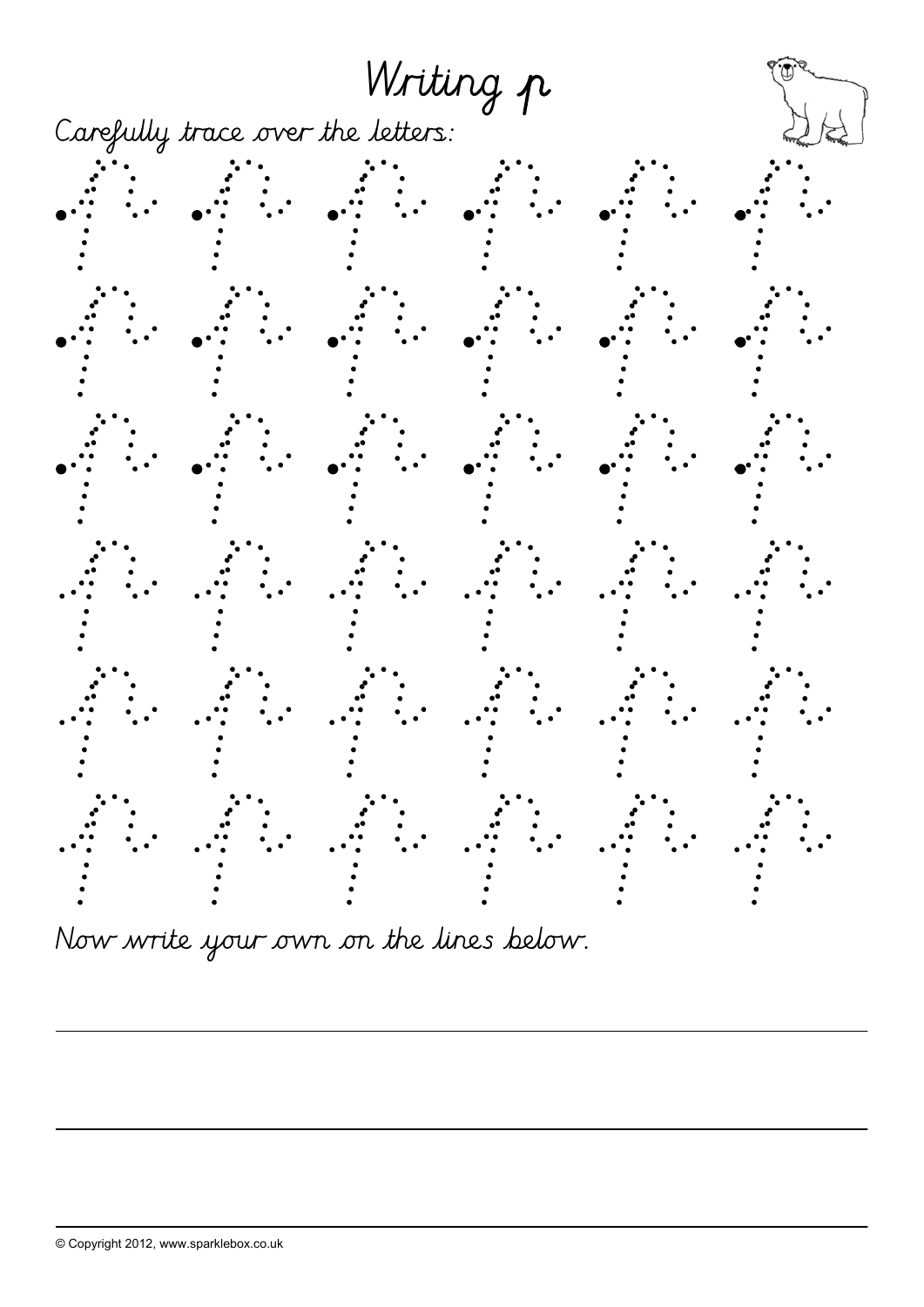## Writing q

Carefully trace over the letters:

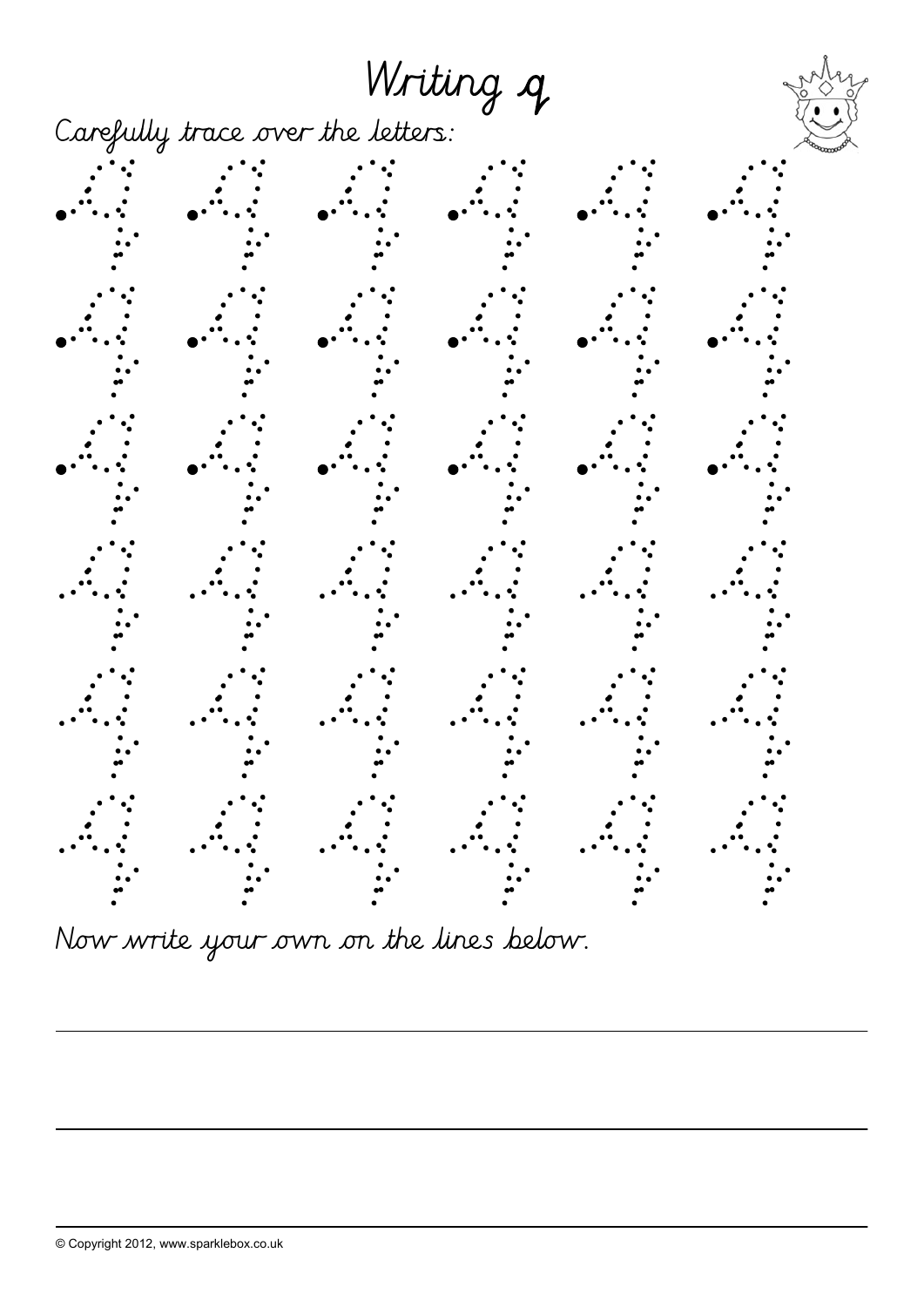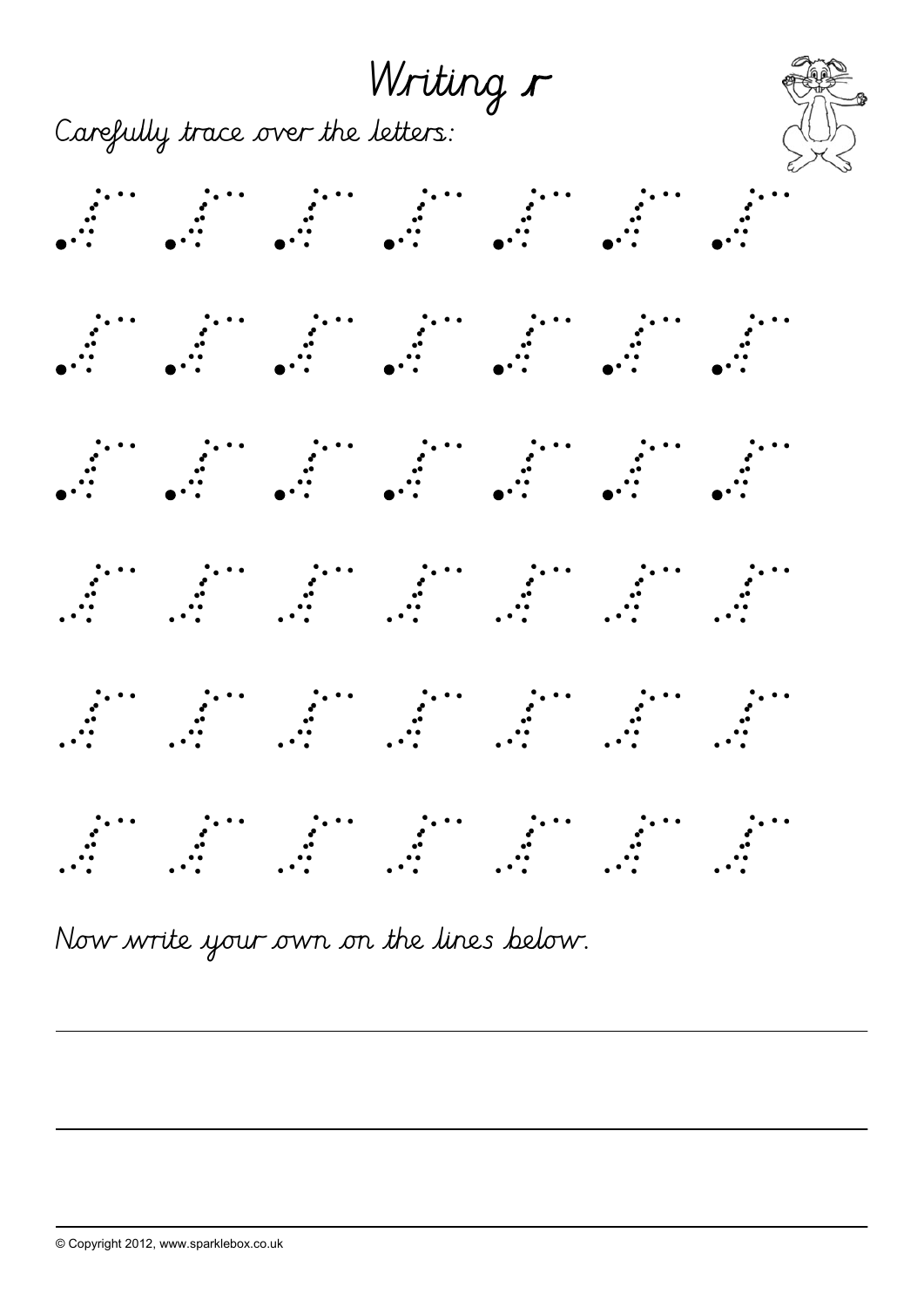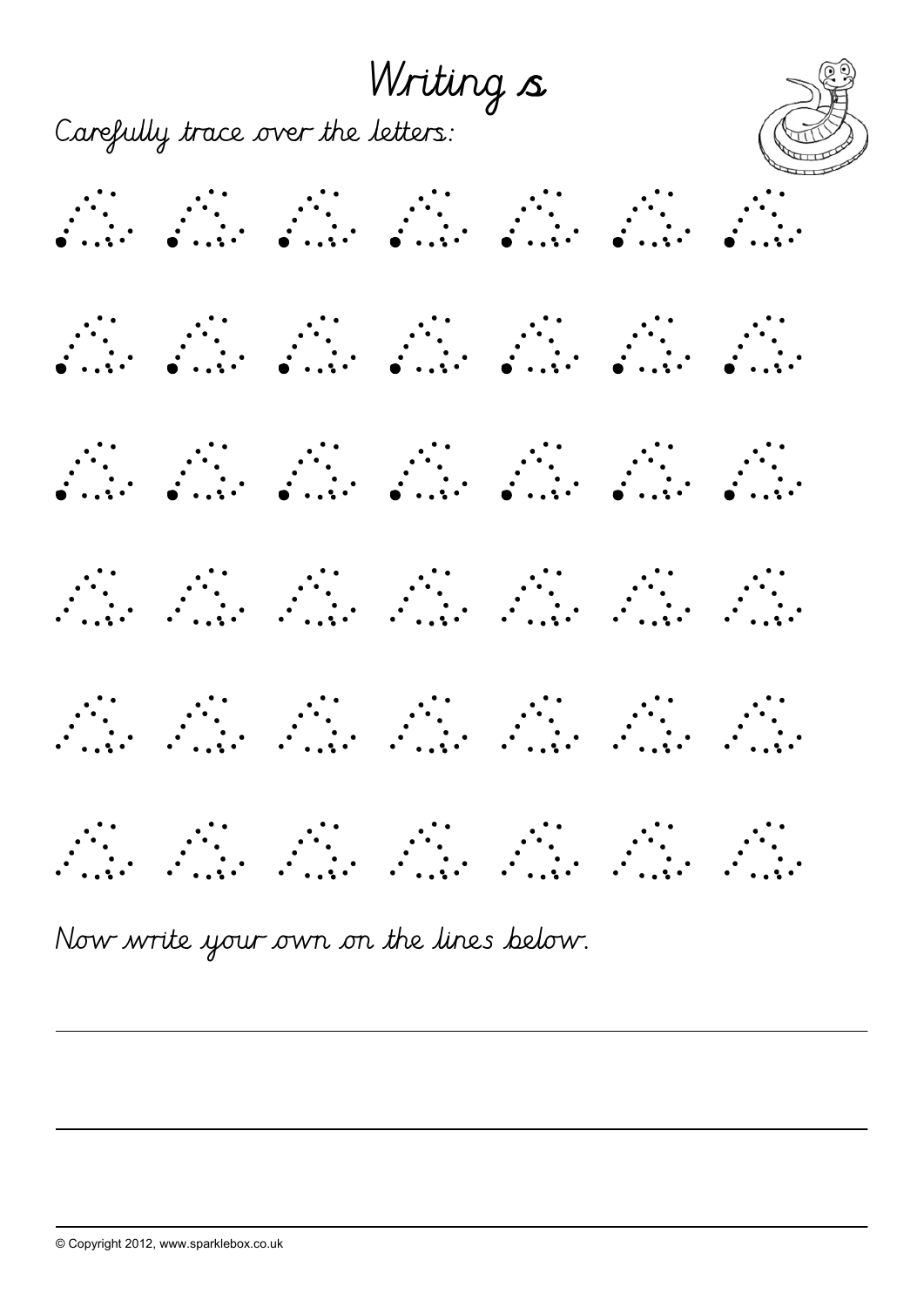## Writing t

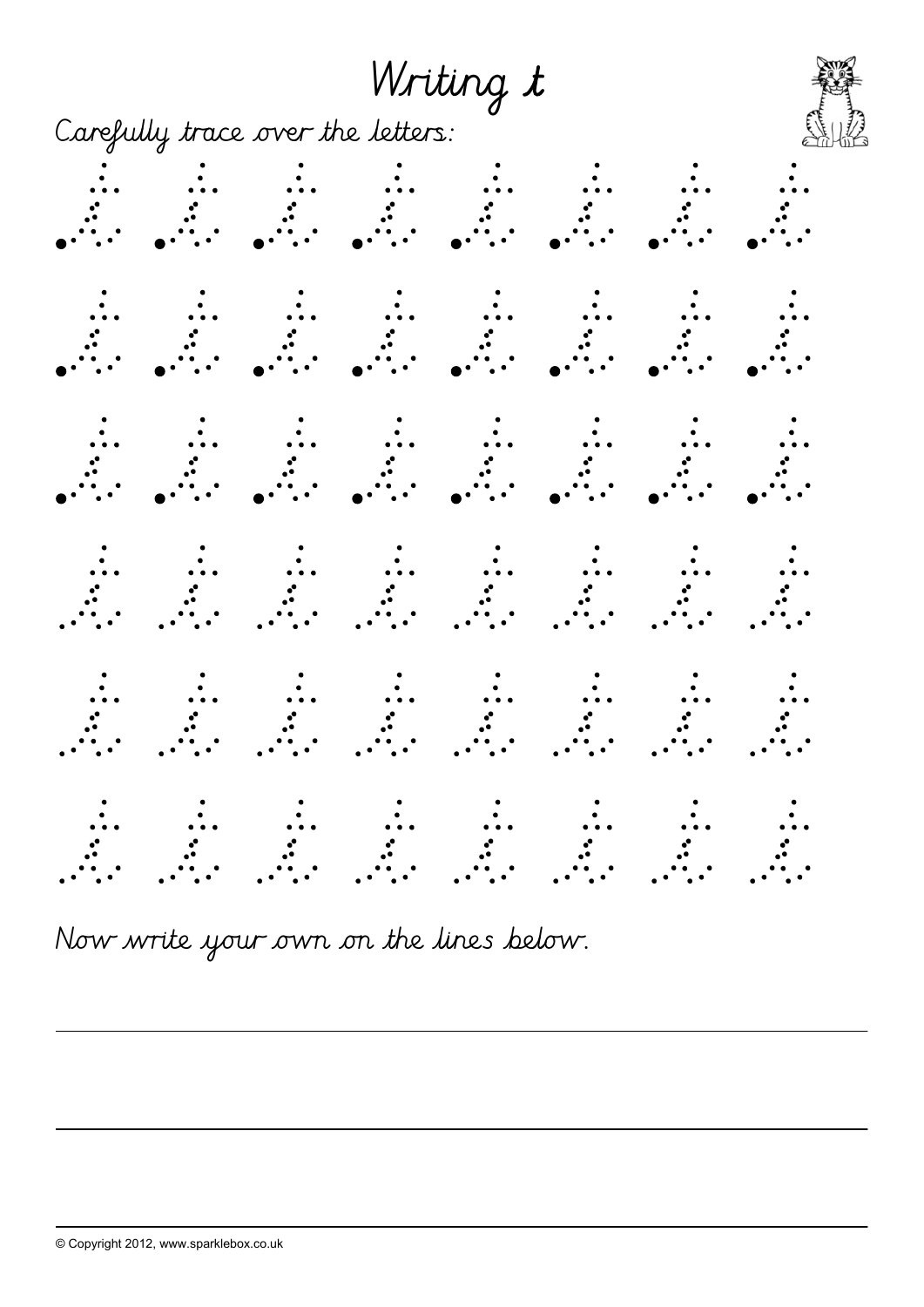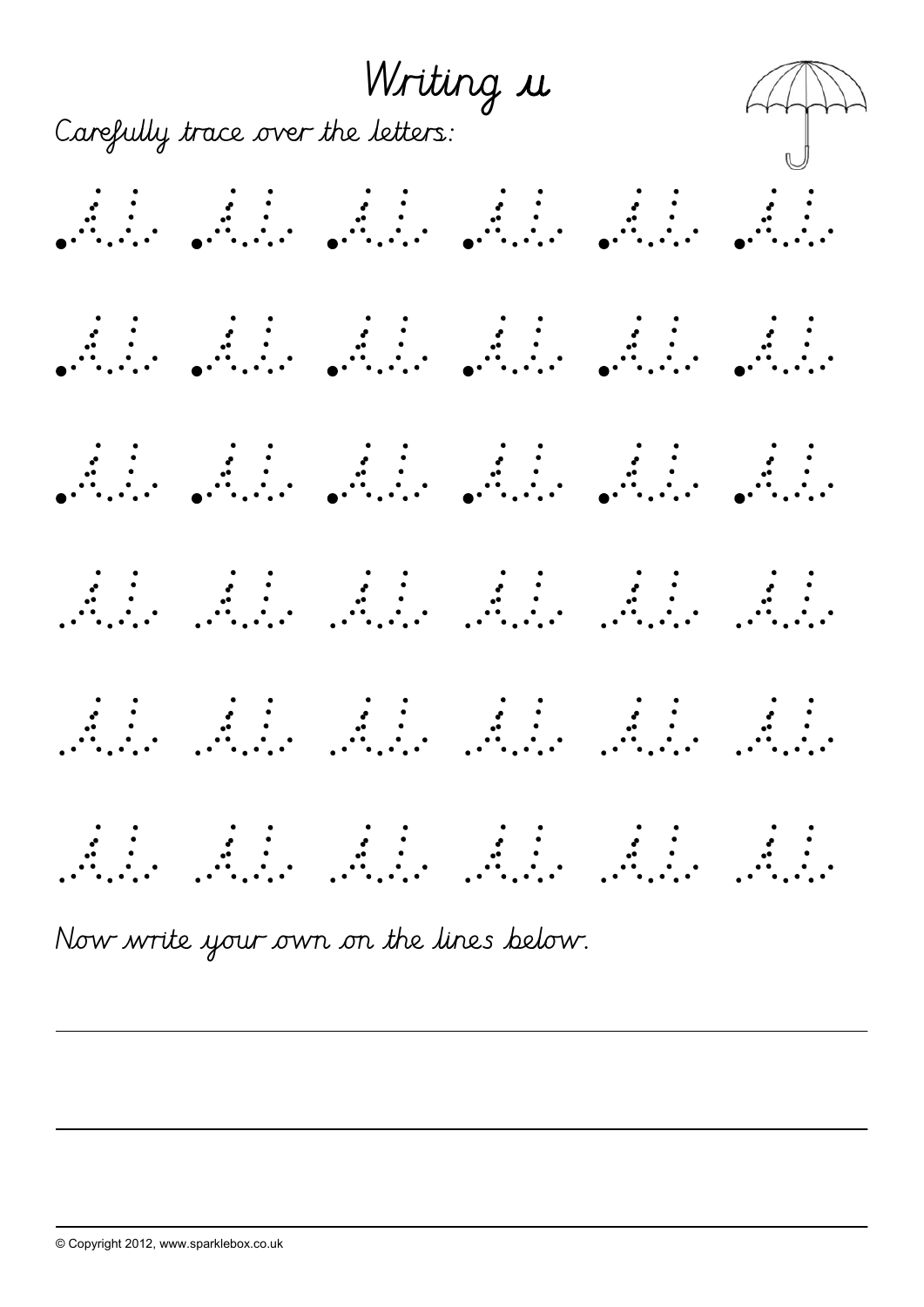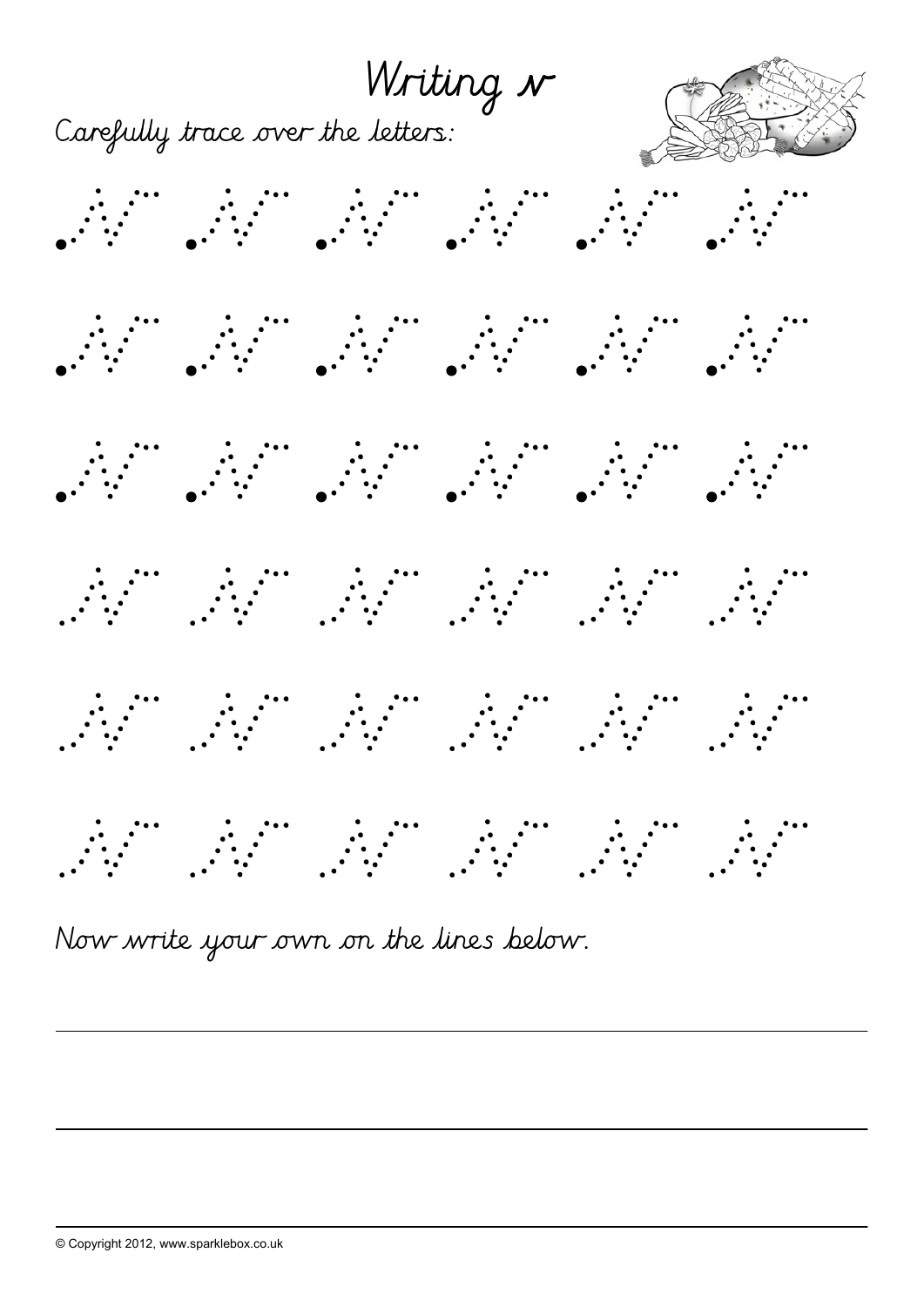

Now write your own on the lines below.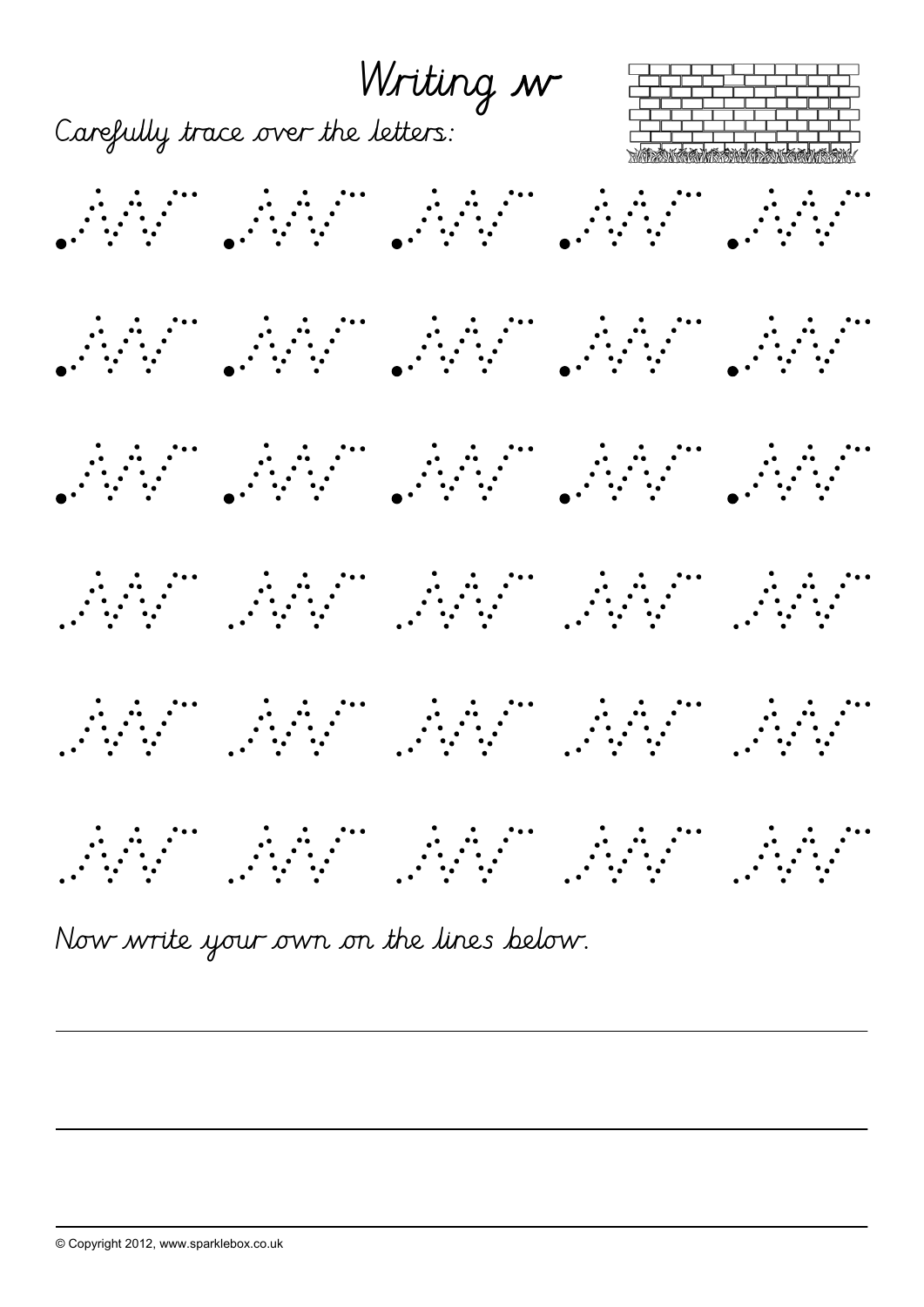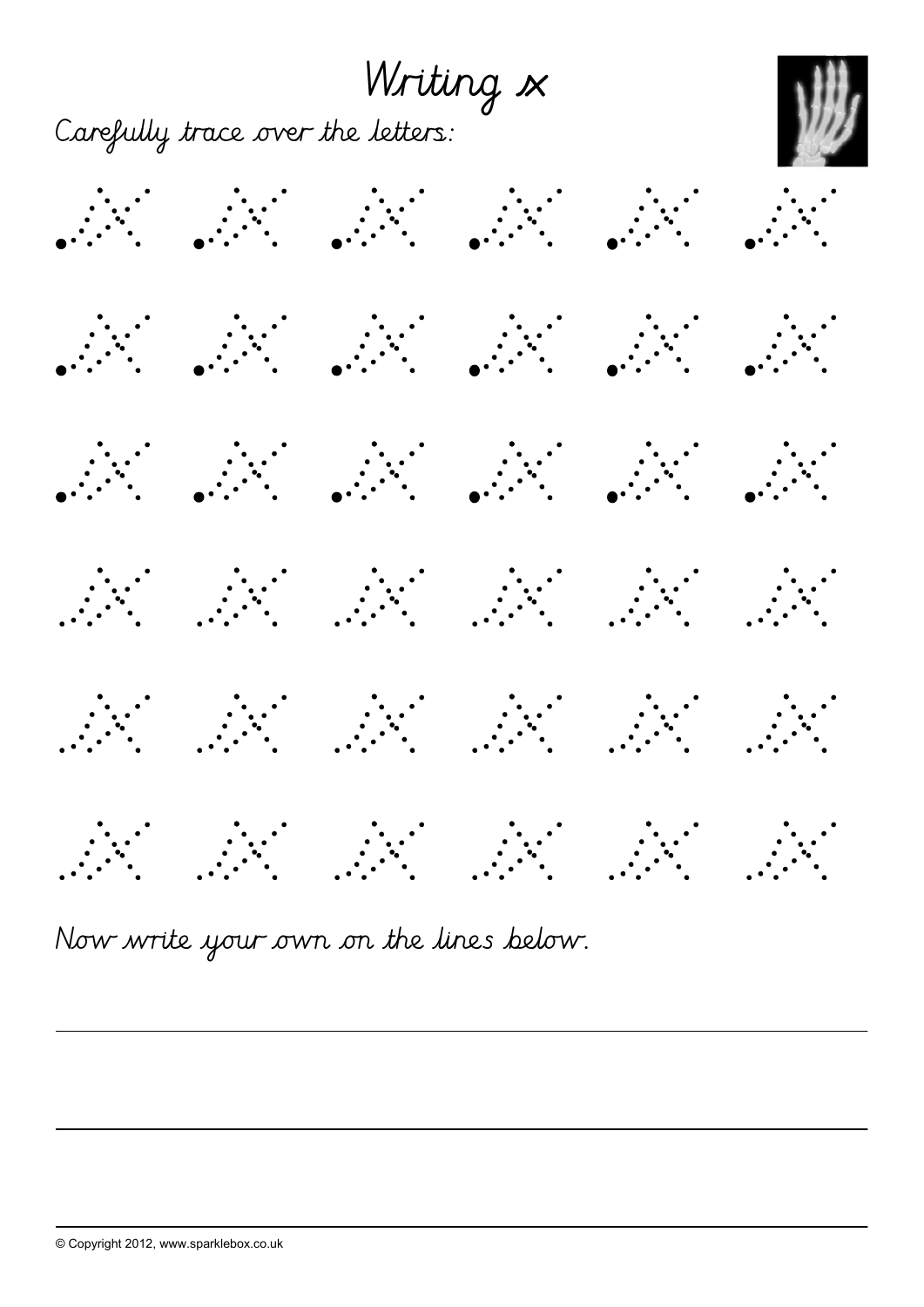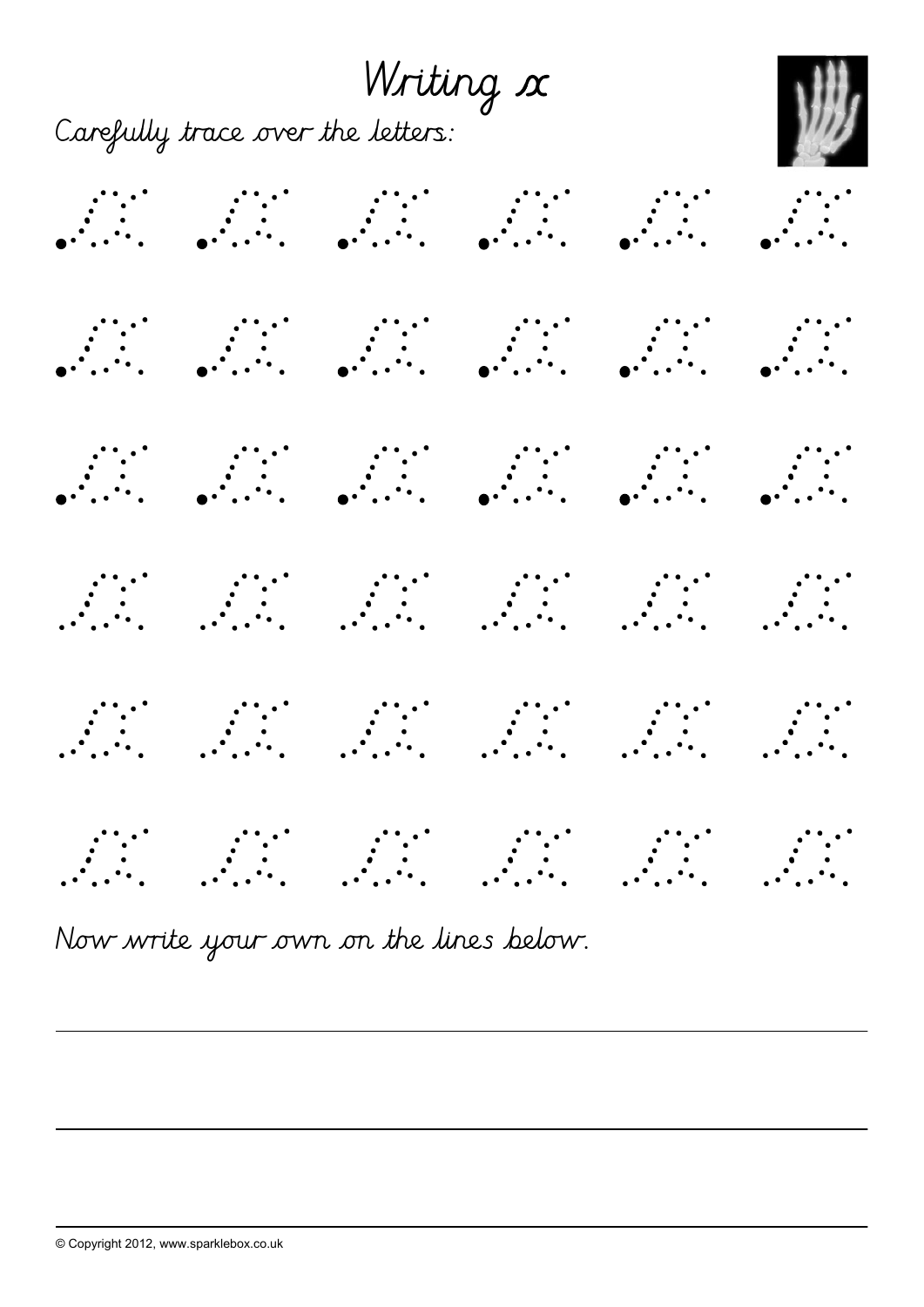Writing y

yogurt

Carefully trace over the letters:



Now write your own on the lines below.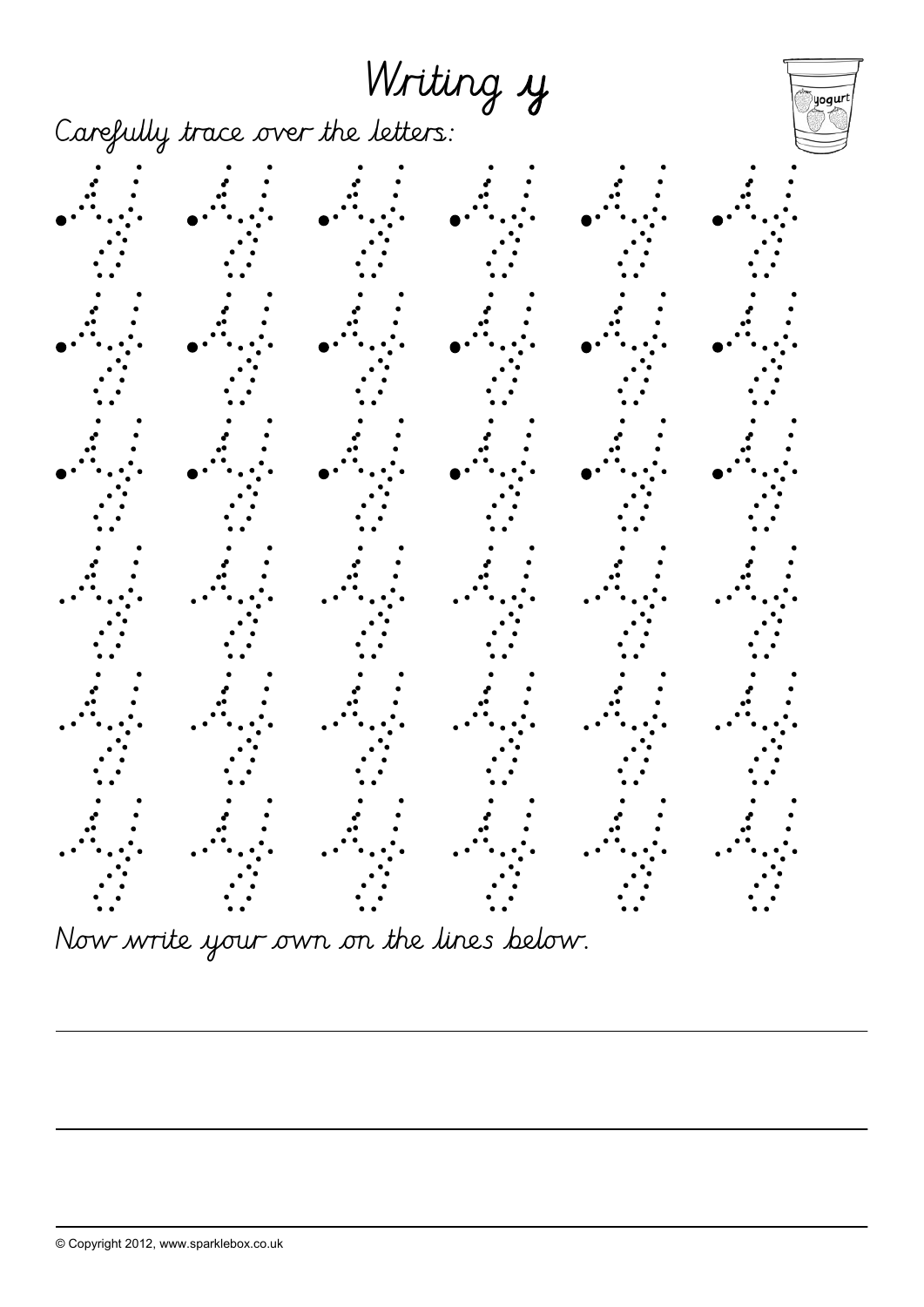Writing 12<br>Carefully trace over the letters: